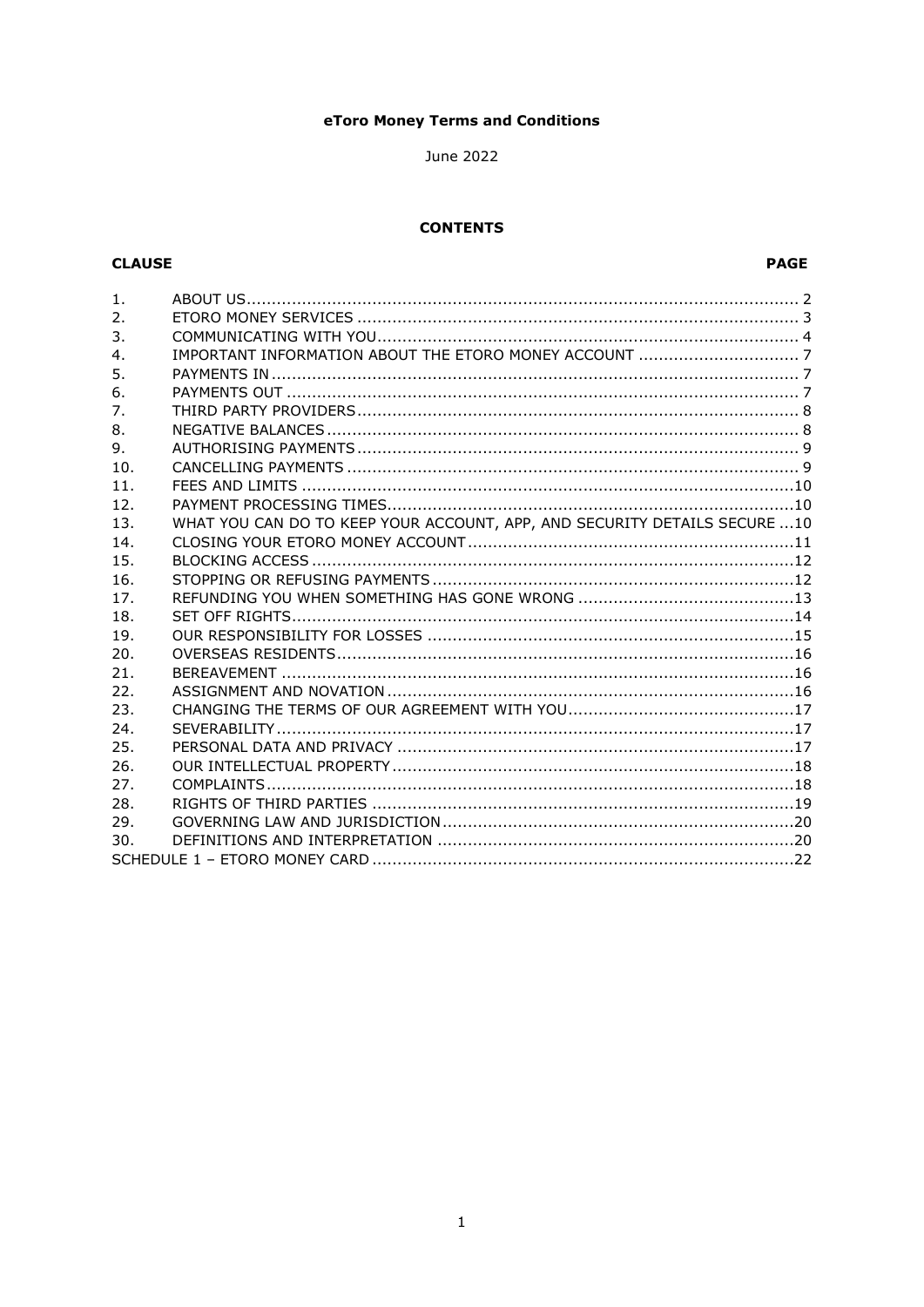### **Part 1 – Our relationship with you and our services**

### <span id="page-1-0"></span>1. **ABOUT US AND OUR SERVICES**

- <span id="page-1-1"></span>1.1 Thank you for opening an eToro Money Account. These terms and conditions along with the fees page, Privacy Policy and the Acceptable Use Policy – all of which are available on our [Website,](https://www.etoro.com/money/) and any other policy or document referred to in these terms and conditions contain important information about the eToro Money Services and Add-On Services (as described in clause [2.1](#page-2-1) below) and together form a legal agreement between eToro Money Malta Ltd. (**"we"**, **"us"** or **"eToro"**) and you (**"Agreement"** or the **"Terms"**). Other entities within the eToro Group may offer you other services which will be subject to separate terms and conditions between you and the specific eToro service provider.
- 1.2 This Agreement applies to you if you are a natural person and, in terms of this Agreement, are acting for purposes other than your trade, business or profession.
- 1.3 By using the eToro Money Services, and, if relevant to you, the Add-On Services, you are agreeing to the terms of the Agreement, so please read them carefully. The current version of the Agreement is available on our [Website.](https://www.etoro.com/money/) You can also request a copy of the Agreement at any time. We may charge you a reasonable fee to cover our costs where you ask us to provide you with additional or more frequent information, or to provide you with information in a form or manner other than as specified in these Terms.
- 1.4 eToro Money Malta Ltd is an eToro Group company and is authorised and regulated by the Malta Financial Services Authority (**"MFSA"**), situated at Notabile Road, Attard, BKR 3000.
- 1.5 We are authorised by the MFSA as a financial institution, licensed to provide payment services and issue e-money in terms of the Financial Institutions Act (chapter 376 of the laws of Malta) (**"Act"**). Particulars of the licence issued to eToro (the "**Licence**") and the specific services covered by that Licence may be obtained from the Financial Services Register available on the website of the MFSA which may be accessed at the following link: https://www.mfsa.mt/financial-services-register/.Our company registration number is C 97952. Our registered address is 52, St. Christopher Street, Valletta, VLT 1462, Malta. The business address of the Company is: Northfields, Penthouse 9 63, Independence Avenue MST 9024 Mosta, Malta
- 1.6 As an electronic money institution licenced in terms of the Financial Institutions Act, eToro conducts its services in accordance with Directive No 1 in terms of the Central Bank of Malta Act (Chapter 204 of the laws of Malta) (**"Directive"**).
- 1.7 In the event of a conflict or inconsistency between the Directive and these Terms, these Terms shall control and govern the rights and obligations of the Parties, to the extent permissible in terms of the Directive. The Directive is accessible at the following link: [https://www.centralbankmalta.org/centralbankofmaltadirectives.](https://www.centralbankmalta.org/centralbankofmaltadirectives)
- 1.8 At all times eToro may only provide any of the services as set out in these Terms to the extent that it is licensed to do so by the MFSA and in which case eToro shall be bound to act in accordance with the terms of its licence and any regulations, rules and/or directives made or issued under the Act.
- 1.9 Notwithstanding any other clauses in this Agreement, we do not represent or warrant that the eToro Money Services or Add-On Services (which includes but is not limited to the eToro Money Account, Card, eToro Money App) will be without interruption, error free, or will meet your individual requirements, or compatible with your hardware or software, except as otherwise set out in this Agreement. We will, from time to time, be required to perform maintenance, planned or otherwise, which will affect or disrupt some or all of the services. We will endeavour to notify you beforehand of any maintenance and/or disruption to the services, or where this is not possible, as soon as possible afterwards.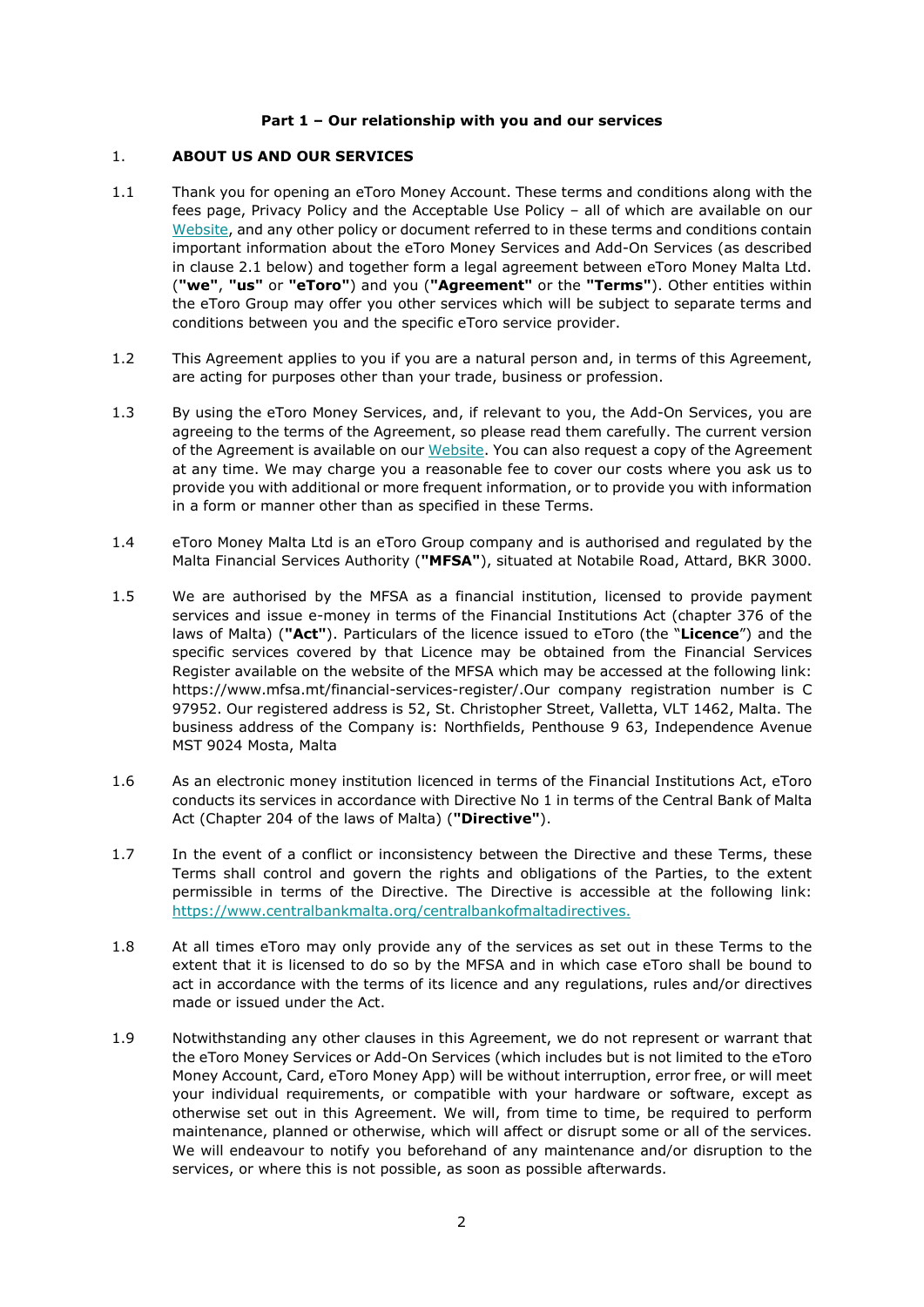### <span id="page-2-0"></span>2. **ETORO MONEY SERVICES**

- <span id="page-2-1"></span>2.1 The services which we may agree to provide to you are set out below:
	- (a) eToro Money Account/s which can be accessed through the eToro Money App (the "**eToro Money Services**");
	- (b) (i) the eToro Money Card; and/or (ii) any other services which we may offer to you from time to time (together, **"Add-On Services"**). You will not be entitled to be provided with our Add-On Services if you do not have an eToro Money Account.
- <span id="page-2-3"></span>2.2 Some of the terms in this Agreement only apply to certain services. If you do not use those services or if they are not yet available, then those terms will not be part of your Agreement with us. Whilst we will always make every effort to be clear which terms apply to which service, please contact us if anything is unclear. The Agreement applies as follows:

General Terms of this Agreement apply to your eToro Money Account, the eToro Money App, and all Ad-On Services

Schedule 1 of this Agreement contains terms which apply to your eToro Money Card in addition to these Terms

- <span id="page-2-2"></span>2.3 In order to open, maintain, and use the eToro Money Account and eToro Money App, as well as an Add-On Service, you will need to meet the primary eligibility criteria which must be satisfied by all eToro Money customers, and the Account specific eligibility criteria for the type of Account that you hold (please see clause [4.2](#page-6-3) below for more information).
	- (a) *Primary eligibility criteria*: if we discover and/or determine that you do not meet this eligibility criteria, or if you inform us that you no longer meet this eligibility criteria, we will close your eToro Money Account in accordance with clause [14.](#page-10-0) Upon [Closing](#page-10-0)  [your eToro Money Account,](#page-10-0) and we will cease to provide you with all Add-On Services, including but not limited to taking the steps detailed in paragraph [12](#page-25-0) of Schedule 1;
	- (b) *Account specific eligibility criteria*: if we discover and/or determine that you do not meet this eligibility criteria, or if you inform us that you no longer meet this eligibility criteria, we may at our sole discretion move you to a different account type where you do meet the eligibility criteria for that account type. If we decide to do so, we will provide you with 30 days written notice, where possible. Moving you from one Account type to a different Account type may result in a change to the Add-On Services, or any part thereof, as we will communicate to you at that time or as detailed on the Website.
- 2.4 Information on the account specific eligibility criteria, and the benefits and fees for each are available on our Website, and will enable you to assess whether or not you are eligible for an eToro Money Account and any applicable Add-On service. We draw your attention to clause 2.1 of this Agreement as a reminder that we do not currently offer our Add-On Services to persons who do not have an eToro Money Account.
- 2.5 By completing the account opening process, you are requesting us to open an Account based on the selections you have made therein and these selections will be applied by us in administering your electronic money services until you notify us otherwise and we acknowledge receipt of your variation or amendment.
- 2.6 We reserve the right not to accept your application and may reject your application to open an Account or subscribe to any one of our Account types, and/or to utilise any Add-On Service, to the extent permitted by law and without providing any reason for this.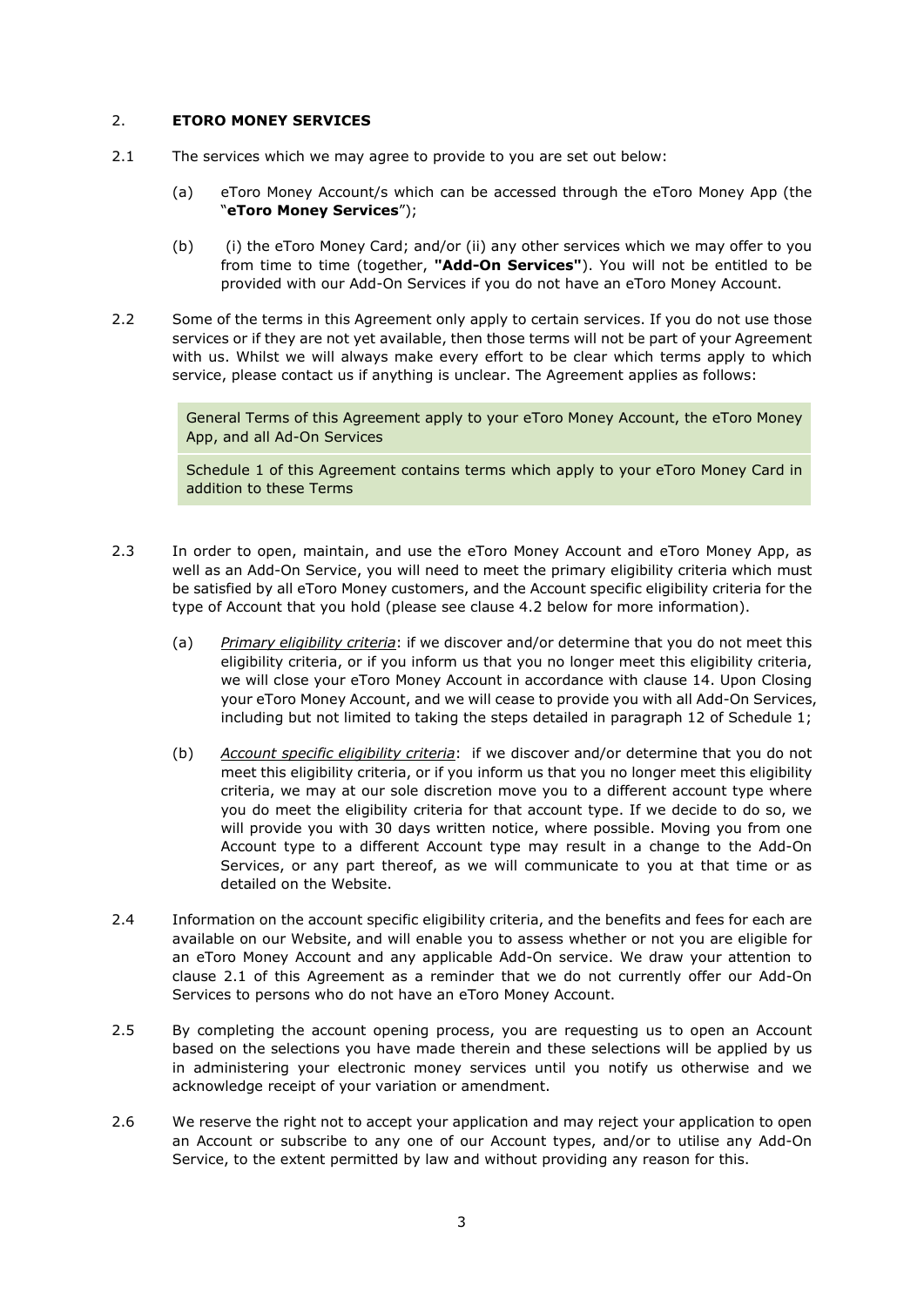- 2.7 You confirm that the information provided to eToro during the account opening process is correct.
- 2.8 We will mainly provide you with our services through the eToro Money App. eToro reserves the right to provide its services in other ways. These Terms apply regardless of how you access our services, even if specific reference is made to the service being accessed through a particular means.

### *eToro Money App*

- 2.9 You will be able to manage your Account, your eToro Money Card and any other Add-On Services (where applicable), from within the eToro Money App. The eToro Money App allows you to view your Account balances, transaction history, and all fees and limits which apply to your Account. You will also be able to download this information set out above from the eToro Money App at your convenience.
- 2.10 It is your responsibility to ensure that the system through which you are accessing the eToro Money App (including the equipment and the software) conforms to the technical requirements of the eToro Money App as described on our Website.
- 2.11 We are under no obligation to provide you with a physical receipt in connection with any transaction concluded using the eToro Money App. However, once a payment instruction has been accepted and/or a payment transaction has been successfully executed, you will be able to view the full transaction details in the eToro Money App.
- 2.12 Balances and available funds reported on the eToro Money App are approximate real time balances rather than settled balances. This means that the balance may not be taking into account pending transactions. Once we receive information on any pending transactions, the information in the eToro Money App will be updated accordingly and will be made available to you.

### *eToro Money rewards*

2.13 We may offer you rewards for using your eToro Money Account and/or Card. Our rewards will be made available on our Website, or may be communicated to you via email, and are subject to additional terms and conditions which will form part of the Agreement between you and us.

### *Marketing and promotions*

2.14 All promotions which we offer will have specific terms and conditions which apply to that promotion. We can change, or stop offering and/or providing a promotion in accordance with the terms and conditions of that promotion.

## <span id="page-3-0"></span>3. **COMMUNICATING WITH YOU**

### *How we may contact you*

- 3.1 We may communicate with you through the eToro Money App. This includes sending instructions, notifications, announcements, and other communications to you through the eToro Money App via push notification. You will be deemed to have received and to have been duly notified of any instruction, notification, announcement, or other communication, as soon as it is made available to you in the eToro Money App.
- 3.2 In addition, we may communicate with you using a different method including via our Website, by email, telephone, fax, post, newsletter, letter, electronic chats, and/or any other means of communication. We will use the contact details you gave us when you opened your eToro Money Account & Card, and as updated by you to us in terms herein contained.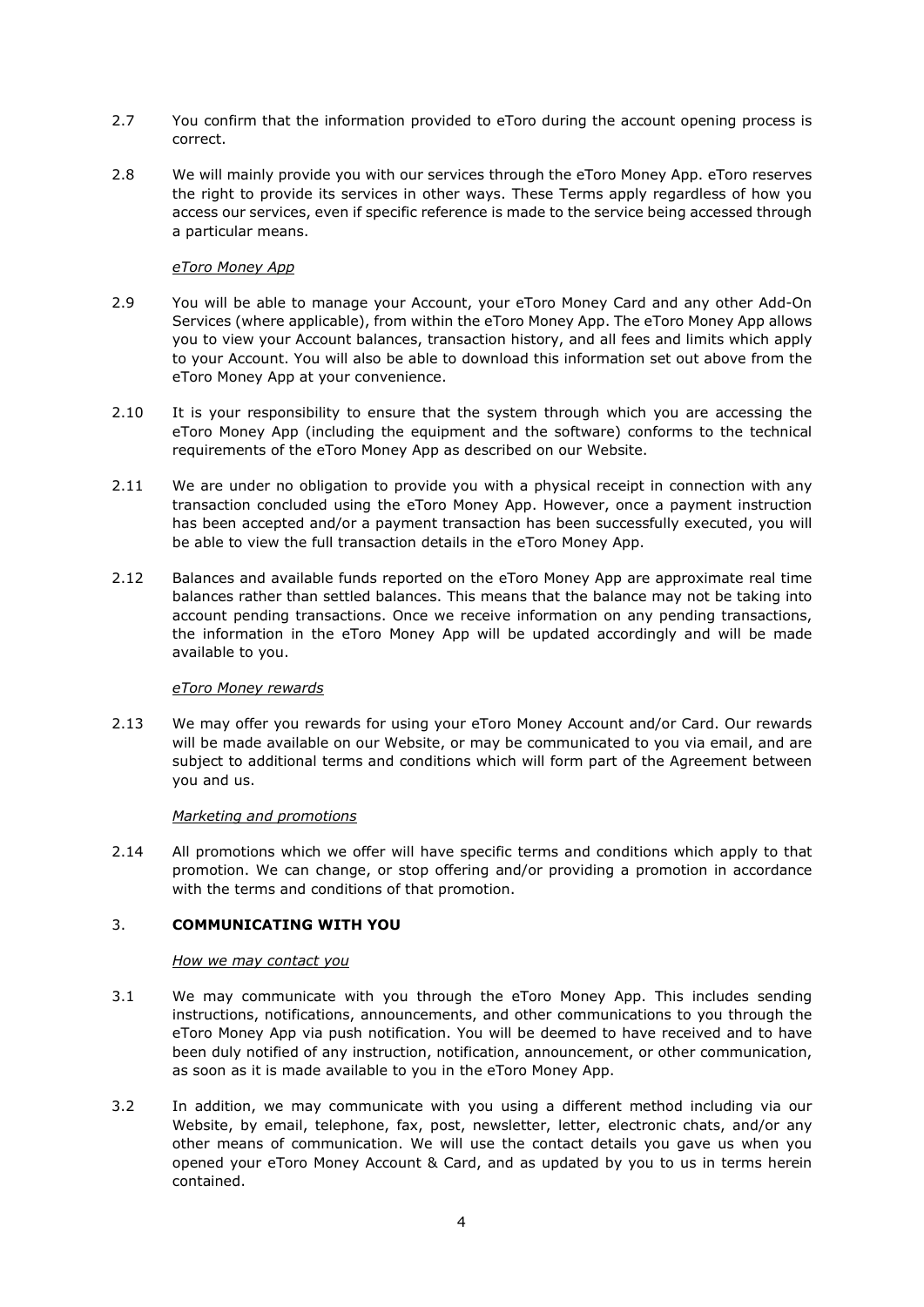- 3.3 If your details change, including your email address, contact numbers, name, home address, country of residence or nationality, you must tell us as soon as possible. If you do not let us know, we may not be able to provide you with access to your Account & Card, or provide related payments services, and you might not receive important information from us.
- 3.4 By accepting these Terms and using our services, you are confirming that you understand the English language. You also agree that you will communicate with us in the English language in as far as the legal relationship between us is concerned, including with respect to submitting and resolving any complaints.

If these Terms are translated into another language, such translation shall be provided to you for your convenience and reference, and the English language version shall prevail in case of interpretational conflict.

We will usually issue promotional, marketing and other information about eToro and our service offering in English. If we communicate with you in any other language, the English language version will always be treated as the official language of that communication, and will prevail.

### *How you can contact us*

<span id="page-4-2"></span>3.5 If you have any questions about the Agreement, or would like to speak to us, you can contact us in the following ways:

| Within the eToro Money App |                                                                                |  |  |  |
|----------------------------|--------------------------------------------------------------------------------|--|--|--|
| Online                     | www.etoro.com/money                                                            |  |  |  |
| By post                    | eToro Money Malta Ltd<br>52, St. Christopher Street, Valletta Vlt 1462 - Malta |  |  |  |

3.6 Subject to clauses [3.7](#page-4-0) to [3.9,](#page-4-1) and clause [16.1,](#page-11-2) we reserve the right to treat every communication received from you or from an authorised representative, including any request, instruction, or transaction, whether received through the App or otherwise, as being authorised by you. We reserve the right to, but are under no duty to, verify the identity or authority of the person making the communication, giving any request, giving any instruction, or effecting any transaction.

### *Authorised representatives*

- <span id="page-4-0"></span>3.7 You may appoint one or more authorised representative to act on your behalf, including to make a communication, request, instruction, transaction, or take other actions, with respect to the subject matter and services governed by this Agreement, by submitting a power of attorney in such format as we may reasonably require, together with supporting documentation as we may reasonably require. We may require the original or a certified copy of any power of attorney before acting upon it and will need to perform certain procedures including anti-money laundering verification checks on such representative(s) before accepting instructions from them.
- 3.8 Notwithstanding any clause in this Agreement, we reserve the right to restrict the ability of an authorised representative to access certain services, or carry out certain actions on your behalf. In addition, we reserve the right to, but are under no duty to, request a written signature from you for any communication, request, instruction, or transaction, made by an authorised representative.
- <span id="page-4-1"></span>3.9 You will remain responsible for any communication, request, instruction, transaction, or any other action taken by any authorised representative(s), and we will treat all activity on your Account and applicable Add-On Service(s) which are carried out by the authorised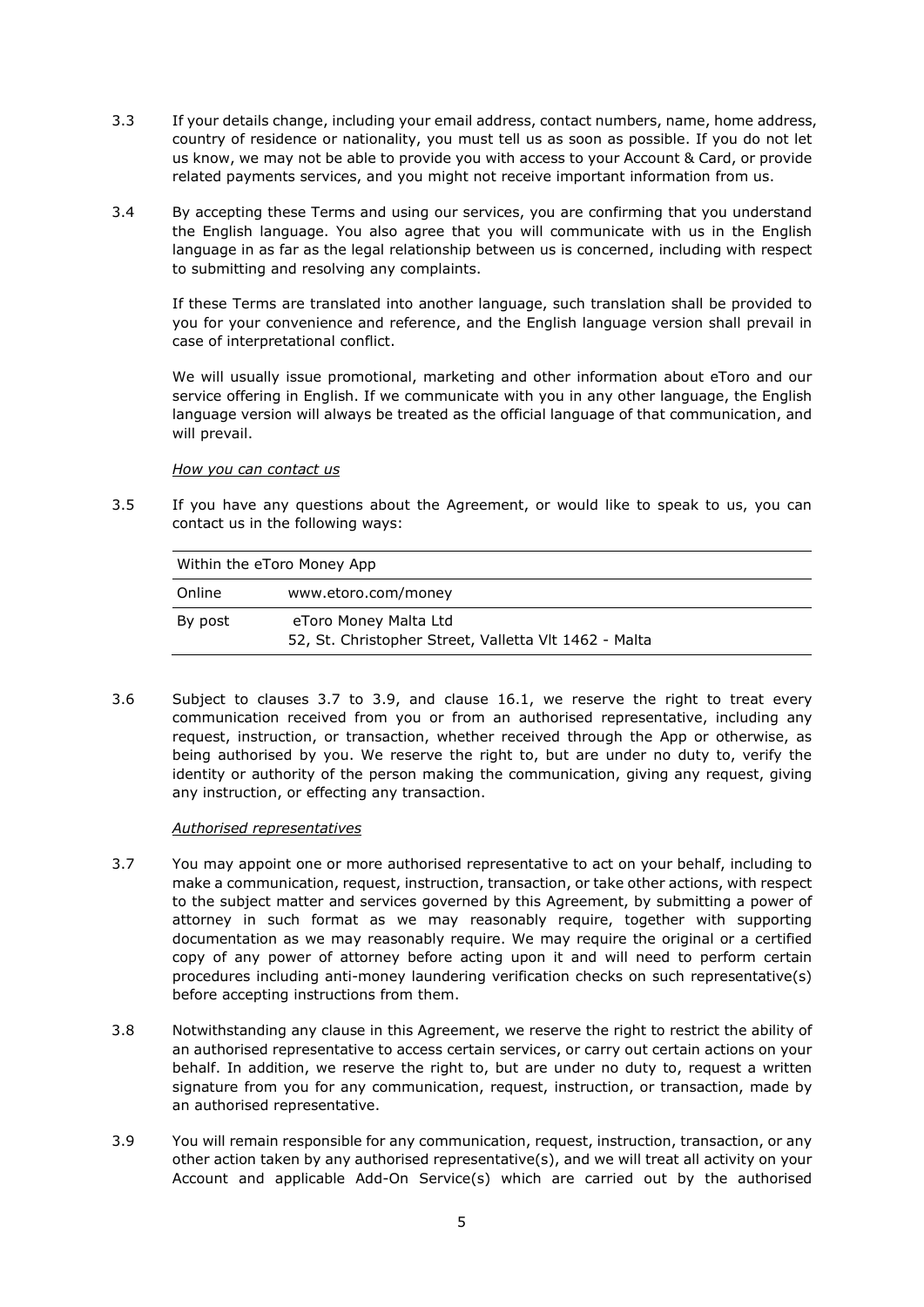representative as being carried out by you. Therefore, a reference to **"you"** in this Agreement, will include both you and your authorised representative(s) as appropriate.

3.10 We will continue to accept any communication, request, instruction, transaction, or any other action taken by any authorised representative(s), and we will treat all activity on your Account and applicable Add-On Service(s) which are carried out by the authorised representative as being carried out by you until such time that you deliver to us evidence of the termination of the power of attorney in such format as we may reasonably require, together with supporting documentation as we may reasonably require. We may require the original or a certified copy of any evidence of termination of a power of attorney before acting upon it.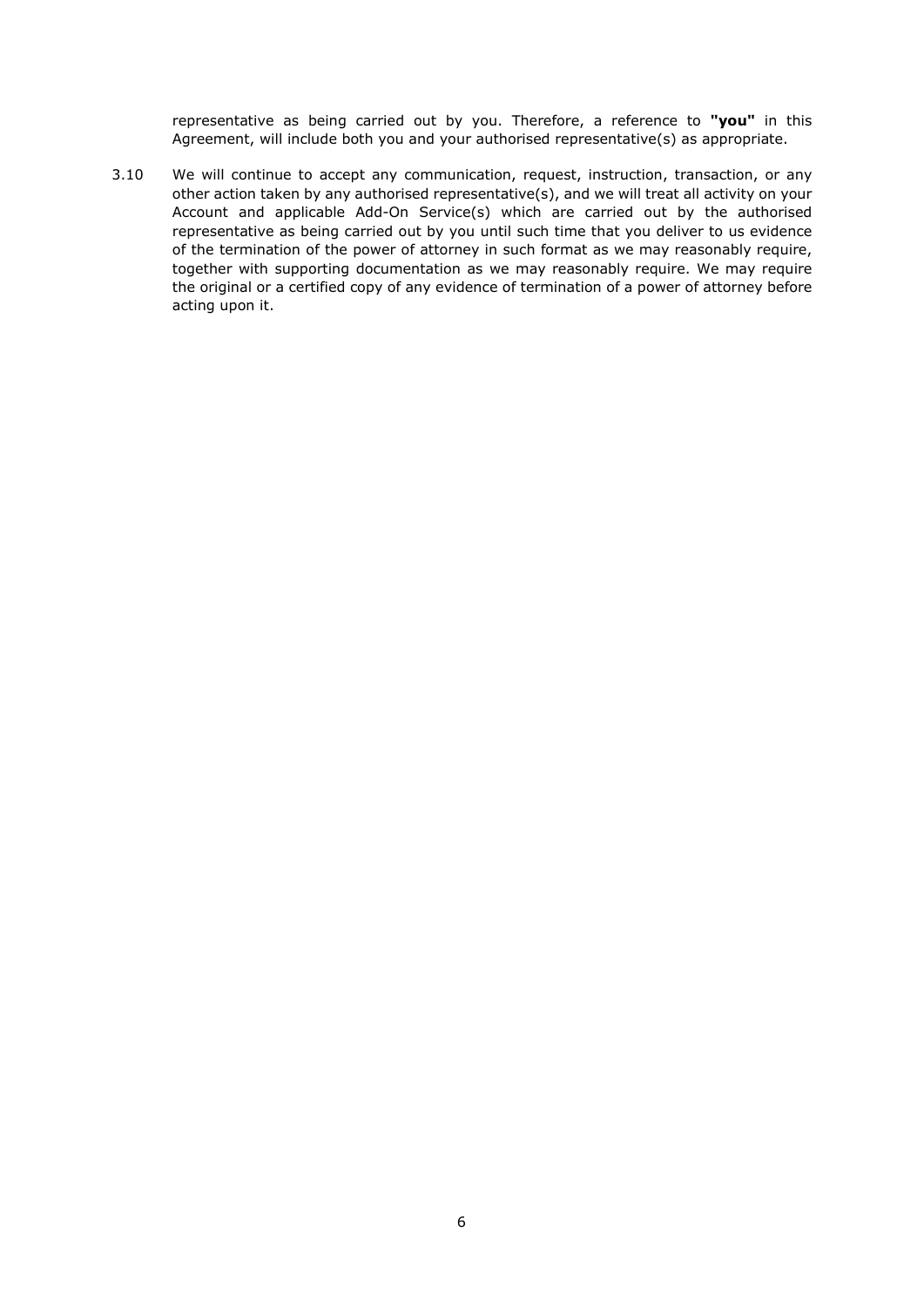### **Part 2 – Using your eToro Money Account**

### <span id="page-6-0"></span>4. **IMPORTANT INFORMATION ABOUT THE ETORO MONEY ACCOUNT**

- 4.1 Your eToro Money Account stores e-money issued by us, which is an electronic alternative to cash that can be used to pay for goods and services, either through the App or through the use of the eToro Money Card.
- <span id="page-6-3"></span>4.2 We offer different account types with different levels of benefits and fees. Each account type will have its own specific eligibility criteria (which are in addition to the primary eligibility criteria explained at clause [2.3](#page-2-2) above).
- 4.3 E-money products, such as the e-money issued by us, are not protected by the Depositor Compensation Scheme ("DPS") (Subsidiary Legislation 371.09 of the Laws of Malta). No other compensation scheme exists to cover losses claimed in connection with the eToro Money Account.
- 4.4 However, your money is kept separate from our own. When we receive your money, we will either place it into a dedicated client bank account held at a regulated credit institution, or invest the money in secure, liquid, low-risk assets that have been approved by the MFSA, and which are also kept in a dedicated client assets Account held at a regulated custodian. This is known as 'safeguarding' and protects your money in the unlikely event that we become insolvent. In the unlikely event that the credit institution or custodian becomes insolvent, your money may be at risk.
- 4.5 We are not allowed to pay you interest on the e-money we hold for you.

### <span id="page-6-1"></span>5. **PAYMENTS IN**

- 5.1 When you or someone else pays money into your eToro Money Account, we will issue emoney into your Account in your Base Currency equivalent to the value of the incoming payment without delay, upon the receipt and clearance of the incoming payment. However, we may deduct any applicable fees.
- 5.2 You can pay money into your eToro Money Account using different payment methods, including by bank transfer, by transferring available funds from a trading account operated by an eToro affiliate, or other methods which we may accept at our sole discretion from time to time. Third parties can also pay money into your Account, for example through a bank transfer.
- 5.3 When you or a third party pay money into your eToro Money Account by bank transfer, you or the third party must ensure to enter our correct bank account details, otherwise we may not receive your payment.
- 5.4 The payment methods you can use to pay money into your account and any associated fees (if applicable) are available on our Website.
- 5.5 We may need to introduce certain restrictions on the methods you can use to pay money into your eToro Money Account. We will try to keep you informed of any changes, but there might be legal or regulatory reasons why sometimes we can't.

# <span id="page-6-2"></span>6. **PAYMENTS OUT**

- 6.1 When you use your eToro Money App to make outgoing payments, we will deduct the value of the payment from the e-money balance in your Account without delay. We may also deduct any applicable fees.
- 6.2 We will not be responsible for the outgoing payment once the funds have reached the recipient or the recipient's payment service provider.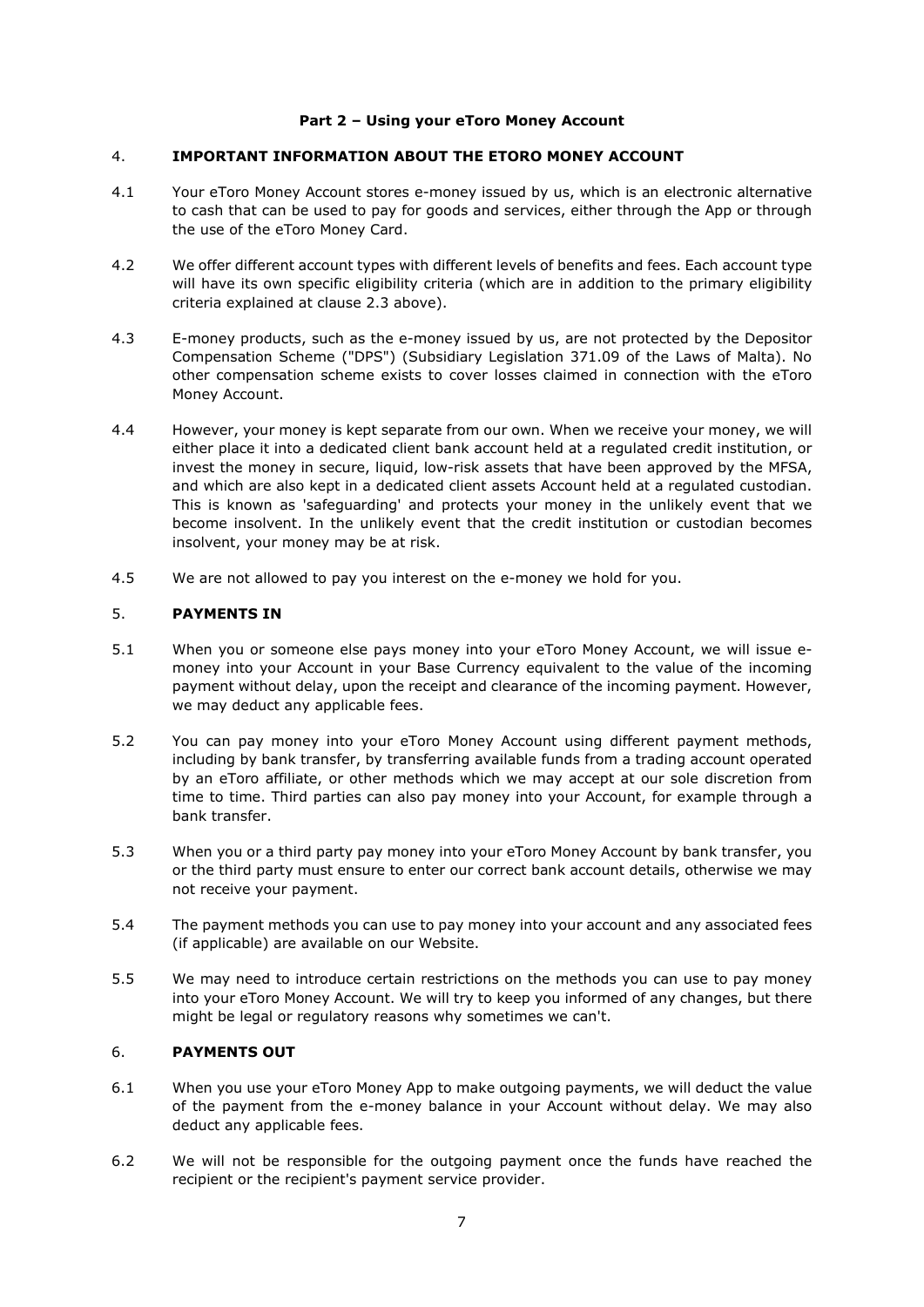- 6.3 You will not be able to make outgoing payments if there are insufficient funds (your funds are comprised of your available balance deducting any pending debits and credits in your Account) to cover the outgoing payment.
- 6.4 The payment out methods which we accept and any associated fees (if applicable) are available on our Website. We may offer different payment methods depending on your Base Currency. If your Base Currency is Euros we support the following payment out methods:

| PAYMENT OUT METHODS FOR AVAILABILITY<br><b>ETORO MONEY ACCOUNTS</b> |                                                                                                                                                                   |
|---------------------------------------------------------------------|-------------------------------------------------------------------------------------------------------------------------------------------------------------------|
| Sending money within EEA via<br>bank transfers                      | Yes. We support cash withdrawals in the Base Currency and<br>cash withdrawals in any Foreign Currency which is supported<br>by us and detailed on our Website.    |
| <b>Standing Orders</b>                                              | No. We do not currently offer this outgoing payment method<br>and will notify you on our website or via the eToro Money App<br>once it is available.              |
| Direct Debits                                                       | No. We do not currently offer this outgoing payment method<br>and we will notify you on our website, by email or via the<br>eToro Money App once it is available. |
| Other methods                                                       | We may permit other payment out methods at our sole<br>discretion from time to time. Please also check our Website<br>for accepted methods.                       |

## <span id="page-7-0"></span>7. **THIRD PARTY PROVIDERS**

- <span id="page-7-2"></span>7.1 You can choose to allow a third party payment provider (**"TPP"**) to access information on your Account or make payments on your behalf from your Account, provided the TPP is authorised by the MFSA or another European regulator, and you have given your explicit consent. If you are thinking of using a TPP, you should first check whether it is authorised.
- 7.2 We can refuse or stop access to a TPP if we're concerned it isn't authorised or if we believe it is fraudulent or acting fraudulently. If that happens, we will contact you to explain why we have done so unless we believe that informing you as aforesaid would compromise our security or it would be unlawful. We will try to notify you beforehand if we refuse or stop access to a TPP, or where this is not possible, as soon as possible afterwards. We will restore the TPP's access to the account once there is no longer a reason to deny access.

### <span id="page-7-1"></span>8. **NEGATIVE BALANCES**

- 8.1 You agree that should the balance of the eToro Money Account fall below zero, you will immediately top up the eToro Money Account to correct the negative balance and that this will be done without the need to receive prior notification from us. Failure to do so may result in the following:
	- (a) eToro exercising its right to set-off in accordance with these Terms, meaning you give eToro the authority to seize any incoming balance of monies to correct a negative balance without us having to notify you in advance;
	- (b) initiation of such chargeback procedure(s) as shall be necessary for the transaction which led to the balance of the eToro Money Account falling below zero. This means the money you instructed us (as your agent) to pay to a third party will not be paid and the transaction will be reversed if executing it would cause the balance of your eToro Money Account to fall below zero;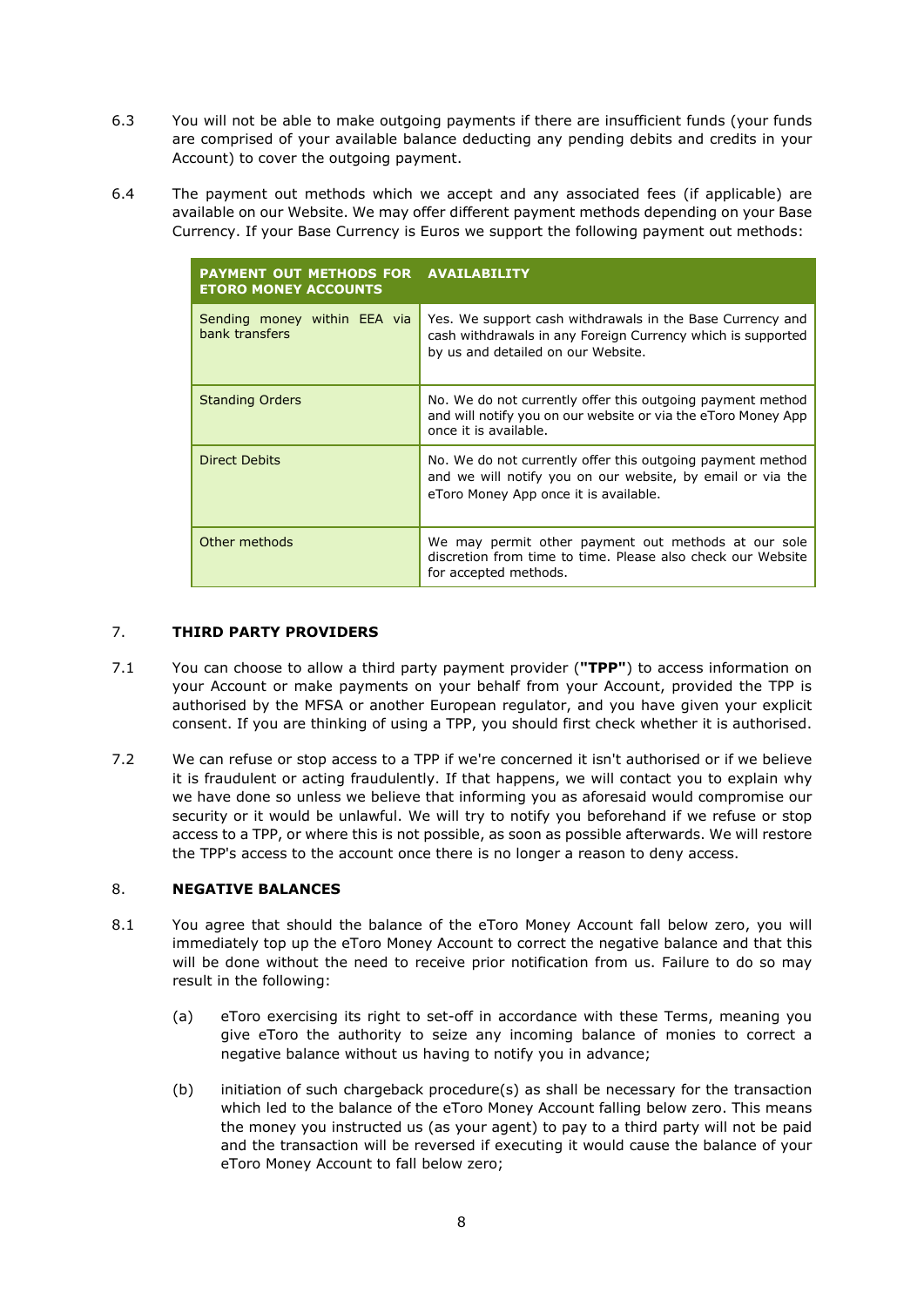- (c) you incurring fees or charges as set out on our Website;
- (d) eToro taking debt collection measures against you including, but not limited to, pursuing a claim in court. In such instances, we reserve the right to claim back any expenses reasonably incurred by us in connection with the debt collection.
- 8.2 Where we ask you to correct a negative balance and such request is not satisfied within seven (7) Business Days, you irrevocably authorise us, by way of security of our interests, to initiate a payment transaction for the amount of the negative balance (or the equivalent amount in another currency) from one of your other stored Cards or stored Accounts (if applicable).

## <span id="page-8-0"></span>9. **AUTHORISING PAYMENTS**

- 9.1 We will treat a payment transaction as being authorised by you when you do at least one of the following:
	- (a) execute the payment transaction through the use of a TPP in accordance with these Terms;
	- (b) use the eToro Money App to instruct a transfer of money out of your Account to a recipient;
	- (c) set up a Direct Debit instruction / mandate / standing order.
- 9.2 If you provide an instruction for a payment transaction more than once, we may assume that the instruction was not provided in error or by accident, and may execute the transaction in accordance with the instructions.
- 9.3 A payment transaction instruction must contain all required information. Ambiguous or incomplete instructions may raise queries, which may lead to delays. We may at our discretion decline to process instructions if they are not clear, if they are not properly given or if we consider it inappropriate to process the transaction. We shall not, in any event, be liable for any losses that you may suffer or incur as a consequence of us acting or declining to act in any of such circumstances. You shall also be liable for costs if duplicate instructions are delivered to us, such as requesting the same transaction more than once.

### <span id="page-8-1"></span>10. **CANCELLING PAYMENTS**

10.1 A payment transaction cannot be cancelled and/or revoked once it has been received by us, unless otherwise stated in these Terms.

### *Bank transfers authorised to be paid in the future*

10.2 You can cancel a payment transaction which you have authorised to be paid in the future subject to you instructing us to do so by 3.00 pm, one (1) Business Day before the payment is due. You should also contact the recipient to inform them of the cancellation.

### *Direct Debits and payments initiated by a recipient*

- 10.3 We will support Direct Debits to Accounts in the EEA that are within the single European payments area.
- 10.4 You will be able to cancel Direct Debits before they are made subject to you instructing us to do so by 3.00 pm, one (1) Business Day before the payment is due. You should also contact the Supplier that you are paying to inform them of the cancellation. If this time lapses, you may only cancel a Direct Debit with our consent, and we may also require consent from the Supplier.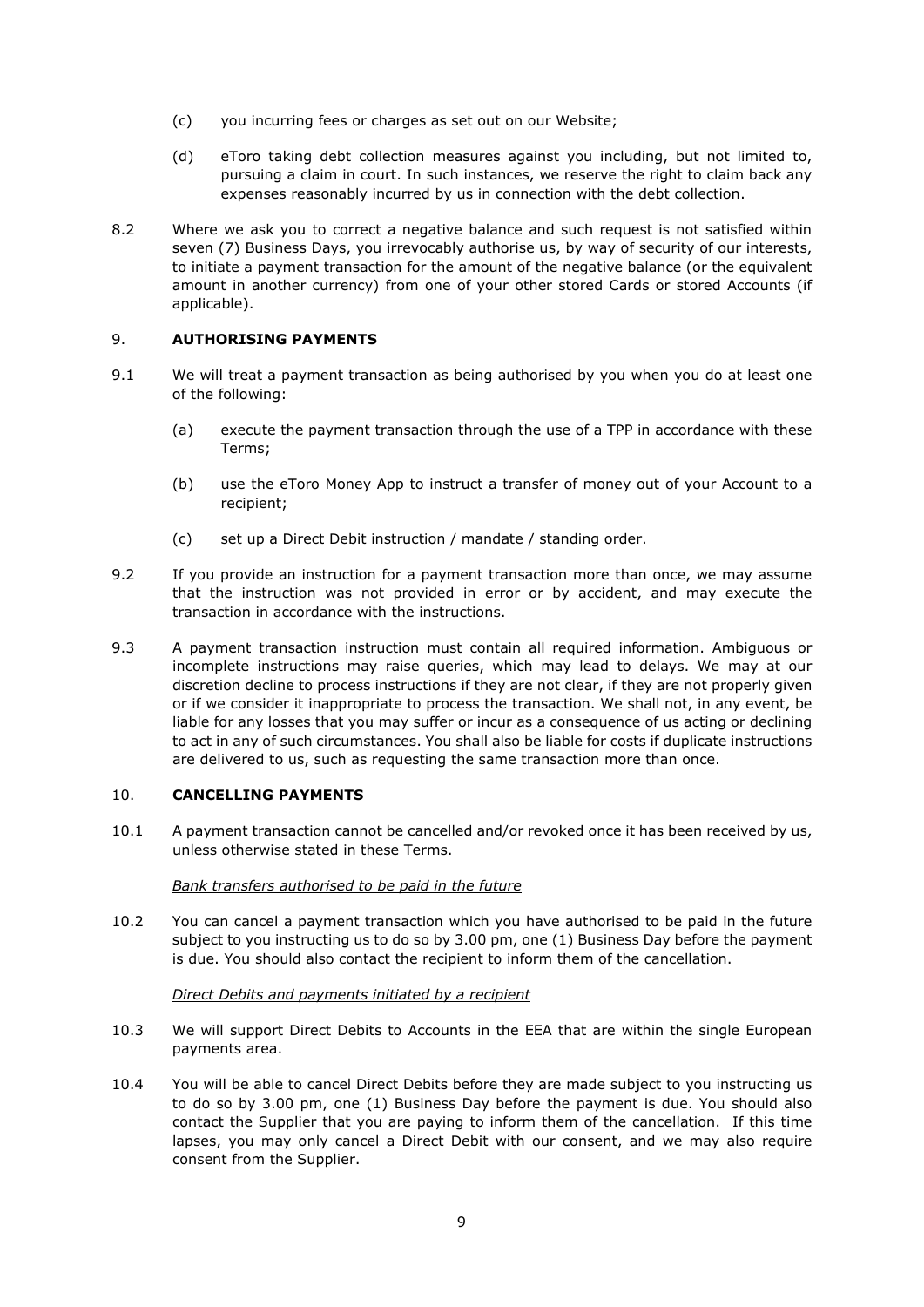- 10.5 Cancelling the Direct Debit simply stops payments from going to the Supplier that you are paying. If you carry on receiving the goods or service from the Supplier then you will have to contact the Supplier to organise an alternative payment method with them.
- 10.6 Even if it is too late to cancel a Direct Debit or a payment initiated by a recipient, you may be entitled to a refund.

You can request a refund within eight (8) weeks from when payment was taken for Direct Debits or from when a payment was initiated by a Supplier. Within ten (10) business days of receiving your request for a refund, we will either refund you the amount or tell you why we could not provide you with one.

### <span id="page-9-0"></span>11. **FEES AND LIMITS**

- 11.1 The fees which apply to your Account, and to the related services which are the subject of this Agreement, are available on our Website.
- 11.2 There may be limits on the volume and value of payments into and out of your eToro Money Account. The limits which apply to your Account are available on our Website.
- 11.3 It is your responsibility to:
	- (a) manage any limits applicable to your Account;
	- (b) ensure that your Account balance can cover all outgoing payments; and
	- (c) ensure that your Account balance can cover all applicable fees.
- 11.4 If any transaction (which also includes fees applicable to the transaction) takes you over your Account balance, or takes you over the limits which apply to your Account, the transaction will be declined.

## <span id="page-9-1"></span>12. **PAYMENT PROCESSING TIMES**

- 12.1 We will execute payment transactions which we receive as soon as possible, and at the latest by the end of the next Business Day. However if you ask us to make a payment out of your Account after 3.00 pm on a Business Day, or at any time on a non-Business Day, we will treat it as being received on the next Business Day.
- 12.2 Some transactions may take time to process, particularly if the service is suspended, such as for maintenance reasons. We shall not be liable for any damages incurred or suffered by you as a result of any such delay. You accept that once a transaction has been processed, it cannot be stopped, modified or delayed except in accordance with these Terms

## <span id="page-9-2"></span>13. **WHAT YOU CAN DO TO KEEP YOUR ACCOUNT, APP, AND SECURITY DETAILS SECURE**

- <span id="page-9-3"></span>13.1 You must take all reasonable steps to keep your eToro Money Account, App, and security details safe. This means that:
	- (a) subject to clause [7](#page-7-0) TPPs, you must not share your security details with anyone (including eToro Money App password or other security information used to protect your eToro Money Account);
	- (b) you must not let anyone else use your eToro Money App;
	- (c) you must not leave your device unattended while you are logged into your eToro Money App; and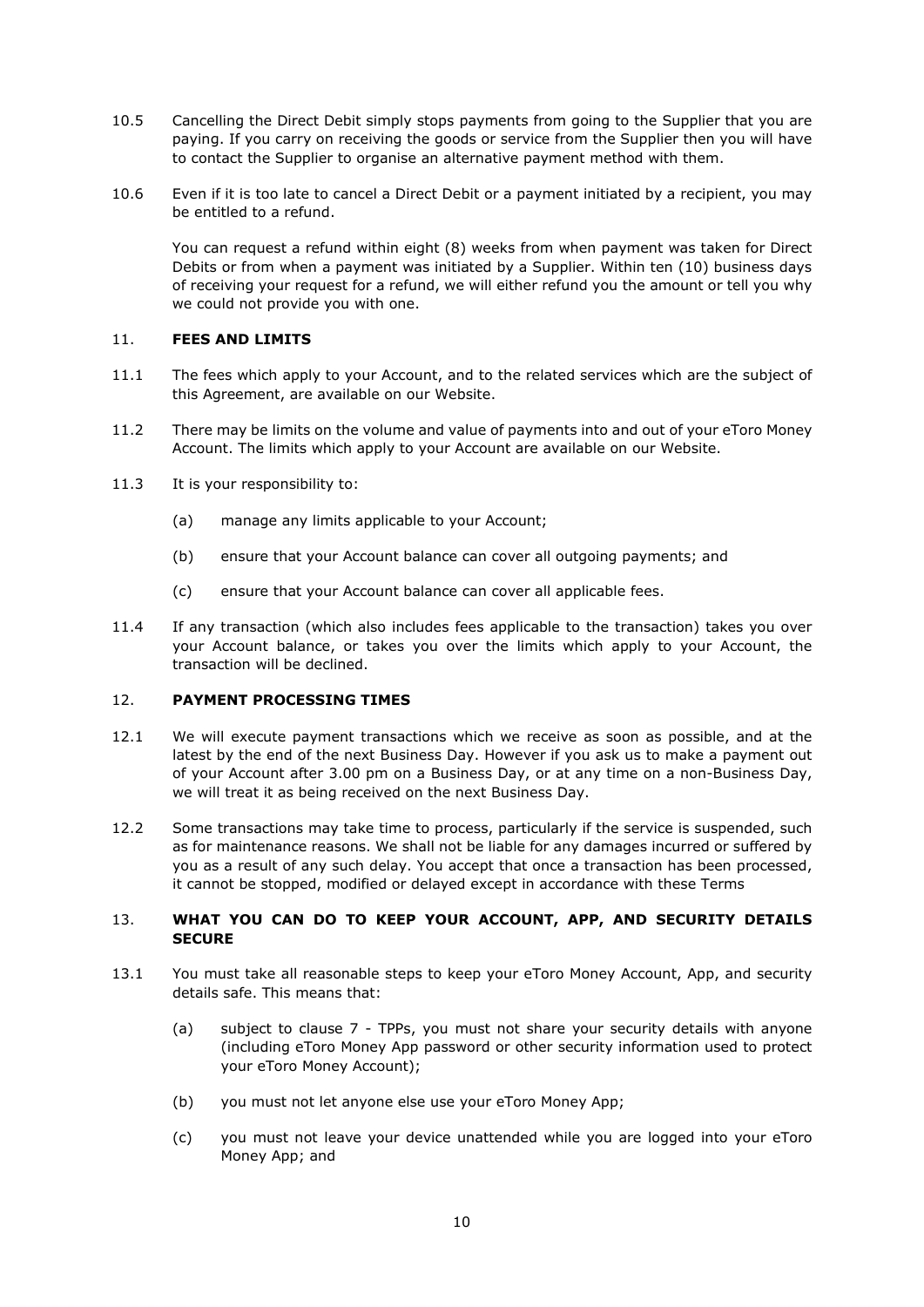(d) you must ensure that you are properly logged out of the App when you are not using the App.

### <span id="page-10-0"></span>14. **CLOSING YOUR ETORO MONEY ACCOUNT**

- 14.1 This Agreement between you and us will continue indefinitely unless you or we close all of your eToro Money Accounts, which will result in the closure of all of Add-On Services.
- 14.2 You can close a specific eToro Money Account at any time by contacting us.
- 14.3 We can close a specific eToro Money Account for any reason by giving you at least two (2) months' notice.
- 14.4 We can immediately close a specific eToro Money Account if:
	- (a) we suspect your eToro Money Account and/or App is being used in an unauthorised, fraudulent, or illegal manner;
	- (b) if we suspect that your eToro Money Account and/or App is being used in connection with, or is about to be used in connection with, any transaction or activity which may be illegal, fraudulent, or prohibited under the Acceptable Use Policy;
	- (c) if we suspect that you are in breach of the Acceptable Use Policy;
	- (d) we have reasonable grounds to believe that you are in breach of this Agreement;
	- (e) you do not meet the eligibility criteria for the eToro Money Account, as provided on our Website, which includes the criteria for you to have an account with eToro (Europe) Ltd to utilise the eToro Trading Platform; or
	- (f) we need to do so to comply with Applicable Law.

If we do this, we will tell you as soon as we can, unless we are prohibited from doing so under Applicable Law.

- 14.5 We will take the following steps in respect of the specific eToro Money Account which is being closed:
	- (a) cancel all recurring payments / mandates / direct debit instructions which have been set up for your Account; and
	- (b) once all pending payment transactions in your Account(s) have cleared, we will arrange for the available balance in your Account(s), deducting any applicable fees, to be transferred to you. We will contact you to confirm your nominated funding source.
- 14.6 Where applicable, charges for services levied on a regular basis shall be payable by you only proportionally up to the termination of this Agreement. If such charges are paid in advance, they shall be reimbursed proportionally.
- 14.7 Our obligation to transfer back to you the available balance in your Account ceases to apply five (5) years after this Agreement terminates or expires. Therefore, if we cannot transfer your balance to your nominated funding account, and you do not provide us with further instructions on where to send the balance, despite us making reasonable attempts to contact you, you may not receive your Account balance if you contact us after the five (5) year period expires.
- 14.8 All information on payments into and out of your Account (under clauses [5](#page-6-1) and [6](#page-6-2) of the Agreement) will be available to you through the App, or by contacting us using the contact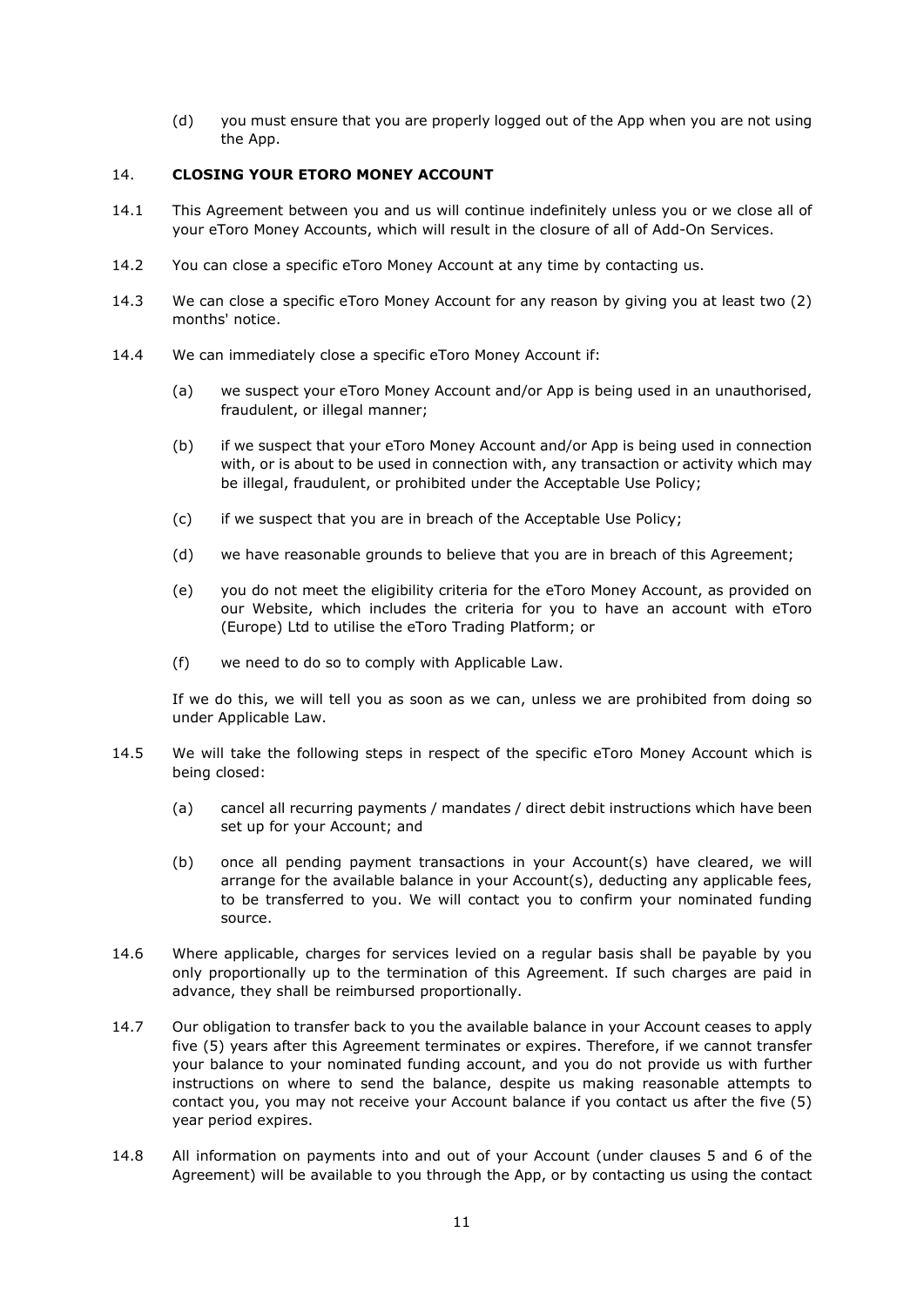details provided at clause [3.5](#page-4-2) of the Agreement, for five (5) years after you close your Account. If you need to keep a copy of the information after then, or if you need to keep a copy of it outside the App, you will need to download it. You can download this information from the App at any time. If you ask us to provide you with a paper copy of this information after your Agreement with us expires, we may charge you a fee in order to facilitate this request. Please see our Website for any applicable fee.

- 14.9 The termination of this Agreement shall be without prejudice to any other rights or remedies we or you may be entitled to hereunder or by any Applicable Law.
- 14.10 Termination of these Terms by you pending an investigation conducted by us may result in eToro freezing your Account. You will remain liable for any obligations related to your eToro Money Account even after it is closed.

### <span id="page-11-0"></span>15. **BLOCKING ACCESS**

- 15.1 Without prejudice to clause 14.4 of the Agreement we may block access to your eToro Money Account or App for security reasons and/or if we are concerned that your Account or App is being used in an unauthorised or fraudulent manner.
- 15.2 If we do this, we will tell you as soon as we can, unless we are prohibited from doing so by Applicable Law.
- 15.3 We will unblock access to your eToro Money Account or App once the reasons for blocking no longer exist.

## <span id="page-11-1"></span>16. **STOPPING OR REFUSING PAYMENTS**

- <span id="page-11-2"></span>16.1 Without prejudice to anything contained herein, we may stop or refuse to execute a payment transaction into or out of your Account, in whole or in part, for the following reasons:
	- (a) for security reasons including if we reasonably believe that the instruction or authorisation to execute the payment transaction is invalid or has not come from you;
	- (b) if we suspect your eToro Money Account and/or App is being used in an unauthorised, fraudulent, or illegal manner;
	- (c) if we suspect your eToro Money Account and/or App is being used in connection with, or is about to be used in connection with, any transaction or activity which may be illegal, fraudulent, or prohibited under the Acceptable Use Policy;
	- (d) if we suspect you are in breach of the Acceptable Use Policy (or of similar restrictions, prohibitions, obligations or requirements) of any eToro group entity;
	- (e) due to a lack of funds;
	- (f) the payment will take you over any limits on the volume or value of payments applicable to your eToro Money Account;
	- (g) if we have reasonable grounds to believe that you are in breach of the Agreement;
	- (h) if we believe the payment transaction is potentially suspicious or illegal; and/or
	- (i) because of errors, failures (whether mechanical or otherwise) or refusals by Suppliers, payment processors or payment schemes processing transactions.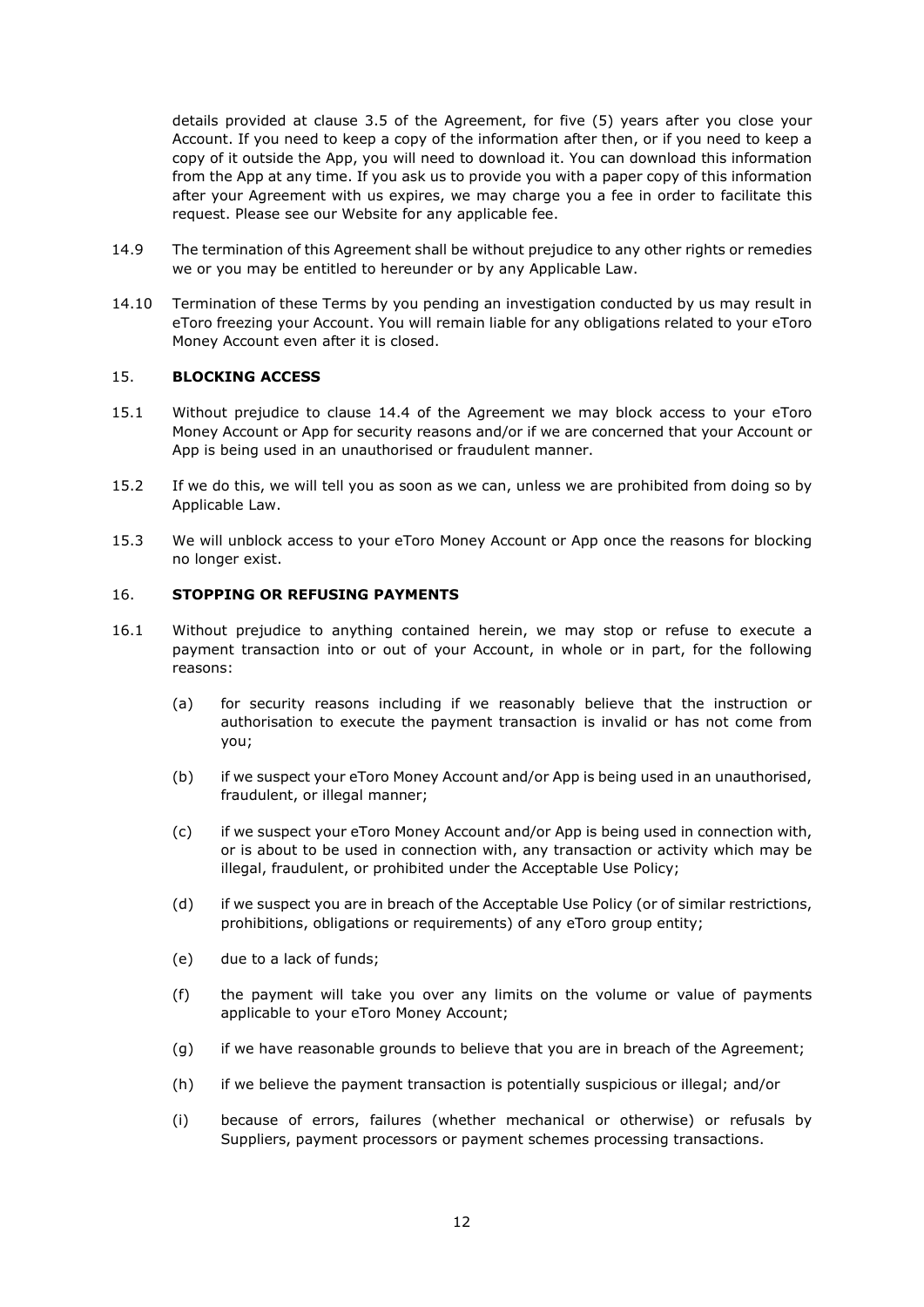- 16.2 If we do this, we will tell you as soon as we can, unless we are prohibited from doing so under Applicable Law. You may correct any information we hold and which may have caused us to stop or refuse a transaction by contacting us.
- 16.3 To the extent permitted by Applicable Law, we reserve the right to send money in your Account back to the Supplier or the payer, including to a relevant entity within the eToro Group if clause [16.1](#page-11-2) applies. We will try to notify you when we do this, but there may be legal reasons that prevent us from doing so.

### <span id="page-12-0"></span>17. **REFUNDING YOU WHEN SOMETHING HAS GONE WRONG**

*Bank transfers and payments initiated by you*

- 17.1 If you become aware that:
	- (a) there is an unauthorised payment on your Account; or
	- (b) there is an incorrect payment, for example a payment was sent to the wrong recipient, in the wrong amount, or was not received by the recipient at all,

please contact us as soon as possible, and no later than 13 months of becoming aware of the above. Our contact details are set out at clause [3.5.](#page-4-2) You will not always be entitled to a refund and we will not always be required give you a refund or may reverse refunds which we've paid to you. Our obligations are set out below, Please read them carefully.

- <span id="page-12-2"></span>17.2 With respect to incorrect payments, we will usually refund you an amount to restore your Account to the state in which it would have been had the incorrect payment not taken place, without undue delay after we become aware of the incorrect payment, whether as a result of receiving notification from you, or due to our own internal systems, checks and records.
- <span id="page-12-1"></span>17.3 With respect to unauthorised payments, we will usually refund you the unauthorised amount into your eToro Money Account by the end of the next Business Day after we become aware of the unauthorised payment, whether as a result of receiving notification from you, or due to our own internal systems, checks and records, unless we have reasonable grounds for suspecting fraud. However, you may be responsible for up to €50 (or equivalent currency) of such amount, or any amount permitted under Applicable Law.
- 17.4 Notwithstanding clause [17.3](#page-12-1) above, you shall bear all the losses relating to any unauthorised payment transactions if we reasonably believe that you incurred them by acting fraudulently or with intent or gross negligence failed to take all reasonable steps to keep your eToro Money Account, and App safe. In such circumstances, the maximum liability of€50 indicated previously will not apply.
- 17.5 Notwithstanding clauses [17.2](#page-12-2) and [17.3](#page-12-1) above, we are not required to refund you, and can reverse refunds which we've paid to you, in certain cases, including (but not limited to) if:
	- (a) we reasonably believe you've acted fraudulently, you were grossly negligent, or you have breached this Agreement (for example if you had shared your security details with someone else);
	- (b) something has gone wrong with a payment but we can show that it was received by the correct recipient;
	- (c) you have given us incorrect payment details for an outgoing payment from your Account. In this scenario we will instead try to trace your money and get it back for you. We may charge you a reasonable fee to cover our costs in doing this; and/or
	- (d) you contacted us more than 13 months after becoming aware of the unauthorised or incorrect payment. In this scenario we will instead try to trace your money and try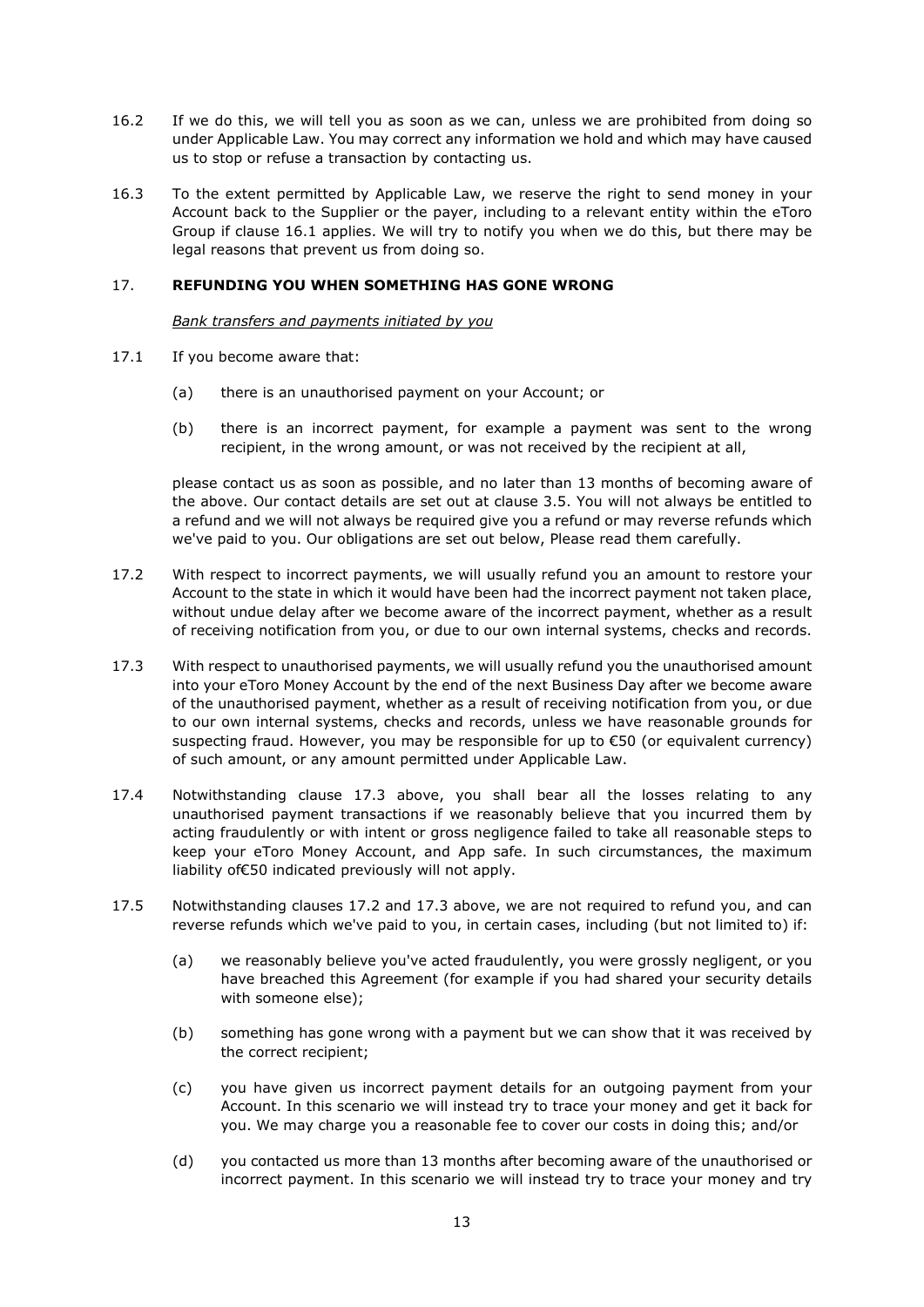to get them back for you. We may charge you a reasonable fee to cover our costs in doing this.

- 17.6 If we have refunded you and subsequently discover that you are not entitled to a refund, we will deduct the amount from your Account and any applicable fees, and exercise our set off rights under clause [17.8](#page-13-1) - [If you set up a Direct Debit, and an error is made in the](#page-13-1)  [amount deducted from your Account \(e.g. more has been collected than the amount](#page-13-1)  [specified or payment has been taken on the wrong date\), you are entitled to an immediate](#page-13-1)  [refund from us. Please contact as soon as possible to request a refund.](#page-13-1)
- 17.7 [Set off rightsI](#page-13-1)n the event that we become aware of any unauthorised or incorrectly executed transaction, we will communicate this to you using such secure procedure/s as we shall consider necessary and/or appropriate in the circumstances.

### *Direct Debits and payments initiated by a recipient*

<span id="page-13-1"></span>17.8 If you set up a Direct Debit, and an error is made in the amount deducted from your Account (e.g. more has been collected than the amount specified or payment has been taken on the wrong date), you are entitled to an immediate refund from us. Please contact as soon as possible to request a refund.

## <span id="page-13-0"></span>18. **SET OFF RIGHTS**

- 18.1 To the extent permitted under Applicable Law, we have the right to deduct (or set-off) any money that you owe us from the available balance in your eToro Money Account.
- 18.2 Where another eToro Group member has the right recover any money that you owe them from the available balance in your eToro Money Account, you hereby irrevocably mandate us, by way of security of the interests of that eToro Group member and to the extent permitted under Applicable Law, to assist that eToro Group member in exercising their rights in recovering the money so due, including by transferring money from the available balance in your Account to that eToro Group member. We will try to notify you when we do this, but there may be legal reasons that prevent us from doing so.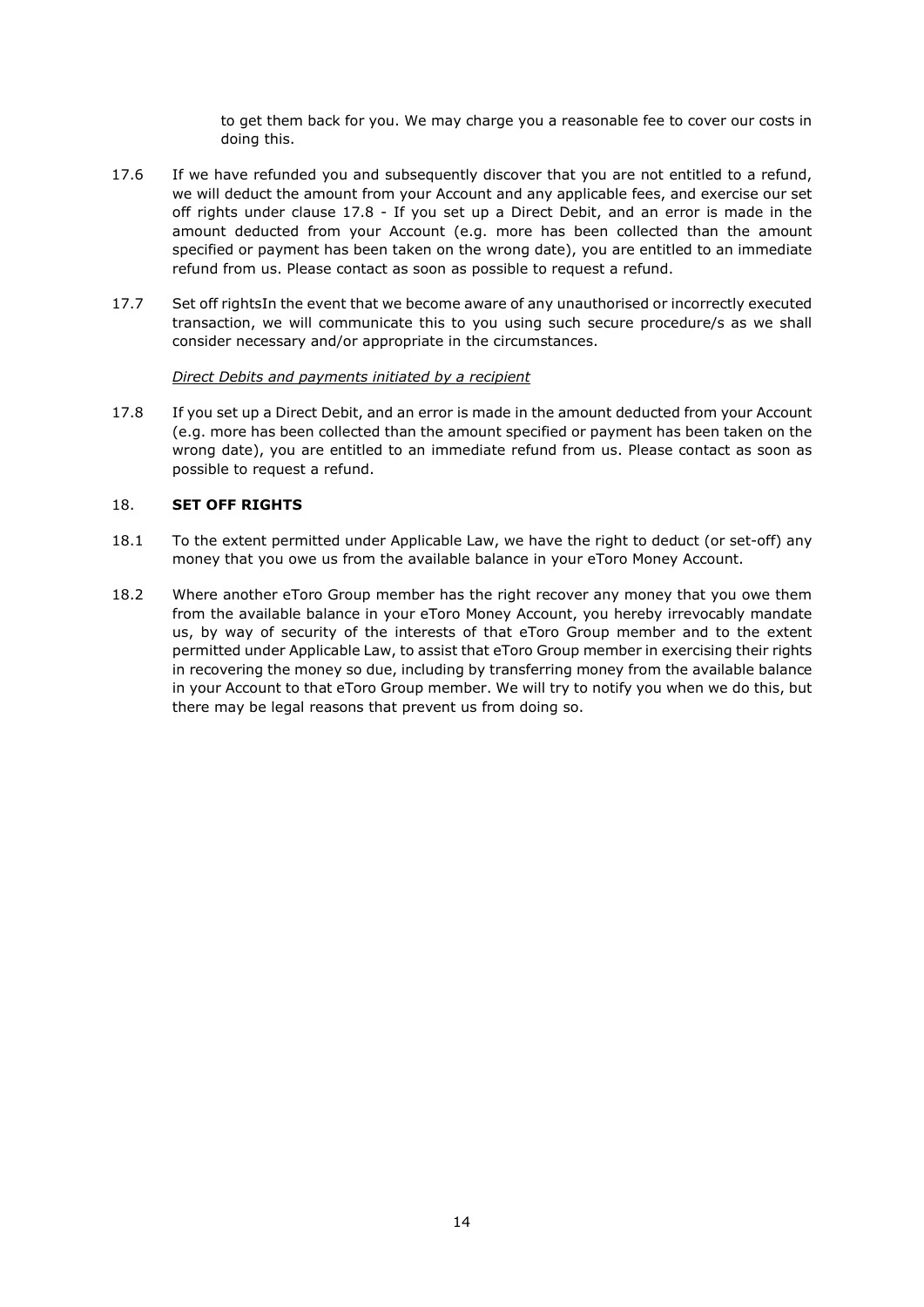#### **Part 3 – General terms and conditions**

#### <span id="page-14-0"></span>19. **OUR RESPONSIBILITY FOR LOSSES**

- 19.1 We are not responsible for damage, costs, loss, liability, claims for compensation, or expenses incurred or suffered by you, directly or indirectly under or in connection with:
	- (a) any action or inaction we take in accordance with our rights and obligations under this Agreement;
	- (b) any operational failures preventing the use of the App, interruptions preventing you from accessing the App, and/or from the use of the internet as a means of communication, and/or any damage or loss caused by matters relating to your own smartphone or other electronic device;
	- (c) any communication, instruction, request, transaction or any other action of any third party, including a third party who is your authorised representative;
	- (d) any maintenance performed, planned or otherwise, which affect or disrupt some or all of the services;
	- (e) any events due to circumstances beyond our control including, any Exceptional Event occurring, as defined in clause [19.3;](#page-15-3)
	- (f) any action taken by any government or regulatory body, legal authority, technical delays, technological malfunction, loss of data and records, or destruction of hardware;
	- (g) any reasonable steps and action taken by us as a result of a breach of the Agreement by you;
	- (h) any acts or omissions of any third party, including for any information provided by a third party;
	- (i) any action we take to comply with or prevent us being in breach of Applicable Law;
	- (j) any planned or essential maintenance to our systems;
	- (k) loss or corruption of data, unless caused by our fraud, gross negligence, or wilful default;
	- (l) us blocking, suspending, closing, refusing to renew or reissue, or cancelling your eToro Money Account in accordance with this Agreement;
	- (m) you acting fraudulently, with gross negligence, in wilful default, and/or in breach of this Agreement;
	- (n) you not informing us, as soon as possible, of changes to your details, including your email address, contact numbers, name, home address, country of residence or nationality, including in breach of clause [13.1;](#page-9-3)
	- (o) you not keeping details of your Account and/or App secure including in breach of clause [13.1;](#page-9-3)
	- (p) you allowing a third party payment provider to access information on your Account or make payments on your behalf from your Account, including as described in clause [7](#page-7-0) - [Third party providers;](#page-7-0)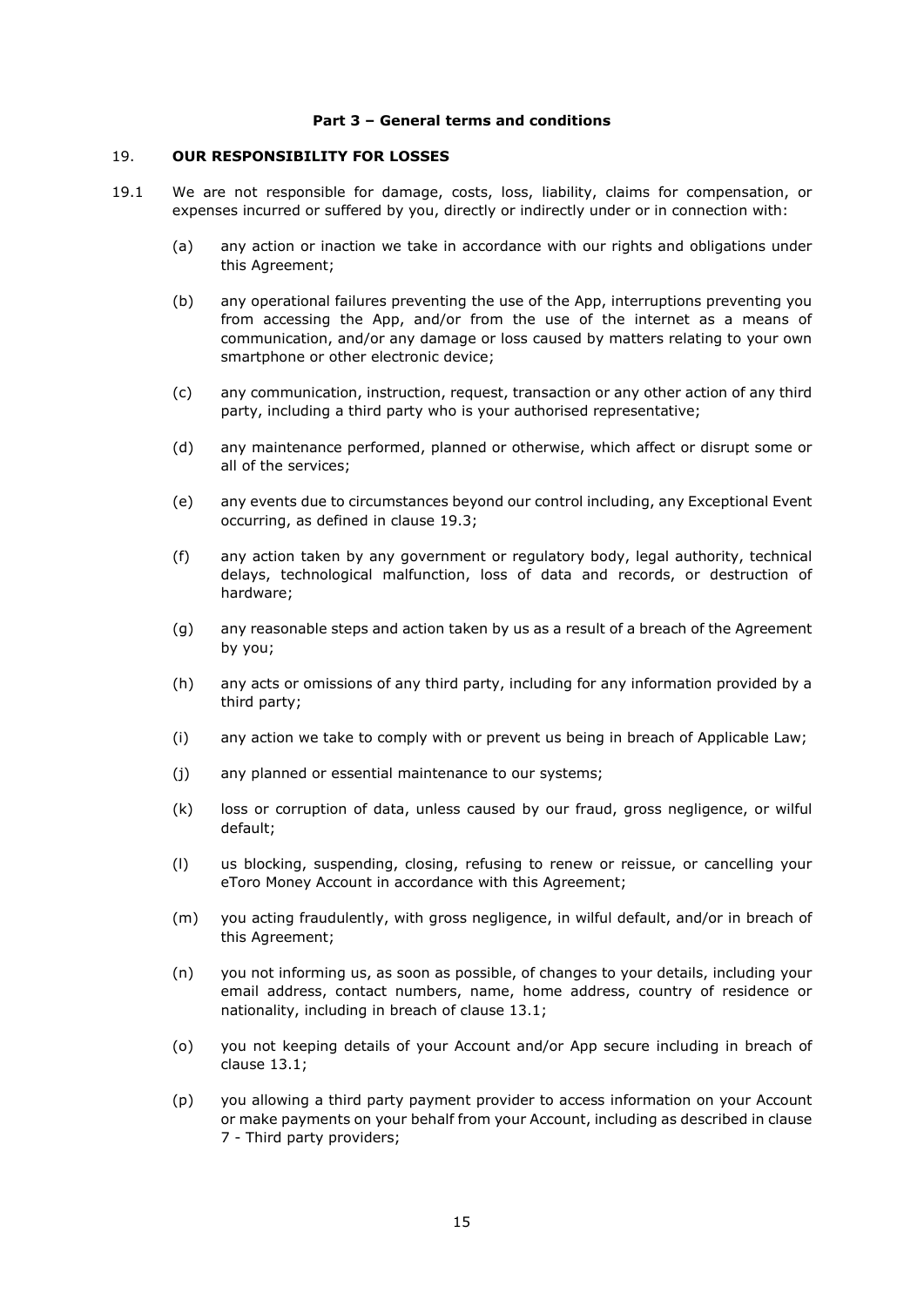- (q) any goods or services that you purchase with your eToro Money Account, including any disputes about purchases made using your eToro Money Account; and/or
- (r) any third party fines, fees, costs and charges which you incur when using the eToro Money Account and/or App.
- 19.2 Notwithstanding the above:
	- (a) we will be liable for your losses only to the extent your loss is due to our gross negligence, wilful default, and/or fraud; and
	- (b) nothing in this Agreement shall exclude or limit our liability or responsibility to you for any liability that cannot be excluded or limited under Applicable Law.

### <span id="page-15-3"></span>19.3 An **"Exceptional Event"** includes:

- (a) any fire, strike, riot, civil unrest, terrorist act, war or industrial action;
- (b) any natural disaster such as floods, tornadoes, earthquakes and hurricanes;
- (c) any epidemic, pandemic or public health emergency of national or international concern;
- (d) any act or regulation made by a government, supra national body or authority that we believe stops us from providing the eToro Money Account & Card to you;
- (e) technical delays, technological malfunction, failures in transmission, failure in communication or computer facilities including power failures and electronic or equipment failures, loss of data and records, destruction of hardware; or
- (f) the failure of any Supplier, vendor, payment systems processor to perform its obligations to us.

#### <span id="page-15-0"></span>20. **OVERSEAS RESIDENTS**

The services provided by us may not be available in countries where their use is prohibited or restricted in any other way by local law. If in doubt, you should contact a legal adviser. We will not be responsible for the use of our services by persons in countries where the use of such services is prohibited or restricted in any other way, and the availability of such service in any territory or jurisdiction whatsoever should not be construed as any acknowledgment on our part as to the legality of the provision of such service in that territory or jurisdiction.

You hereby agree to indemnify us in respect of any action, claim or proceeding brought against us as a result of you using any of our services that are prohibited by local law in your country of residence. You will remain liable for any costs we incur in this regard.

### <span id="page-15-1"></span>21. **BEREAVEMENT**

If you die or become incapacitated and your legal heirs or representatives want to withdraw any remaining balance in your eToro Money Account, they must provide us with official duly-authenticated legal documents from the applicable authorities in the relevant jurisdictions as evidence of the circumstances.

## <span id="page-15-2"></span>22. **ASSIGNMENT AND NOVATION**

22.1 We may assign, transfer and/or novate this Agreement and/or any of our rights and/or obligations to another appropriately regulated firm, if we're happy that they will treat you in the same way we do. This may require us to transfer the available balance on your eToro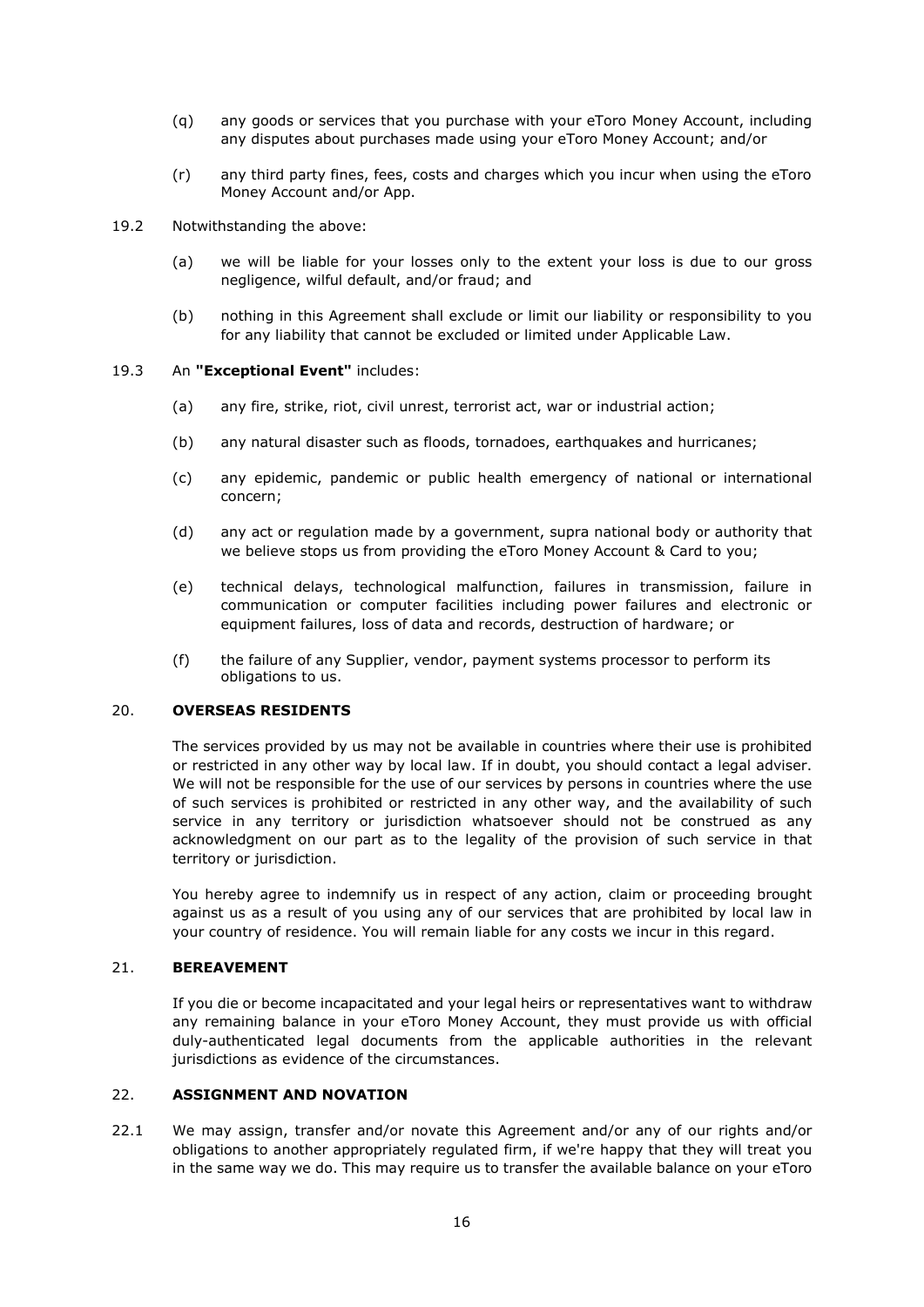Money Account to a new e-money product provided by the appropriately regulated firm. Before we do this, we will give you two (2) months' notice.

- 22.2 If you do not want us to transfer your eToro Money Account and/or Add-On Services, you must let us know within the two (2) month notice period, in which case we will take this as your instruction to close your eToro Money Account and Add-On Services. Otherwise, we will treat you continuing to use the eToro Money Account and/or Add-On Services as you agreeing to the assignment and novation.
- 22.3 You may not assign, transfer, and/or novate this Agreement and/or any of your rights and/or obligations to another person, whether by operation of law or otherwise, or whether on a permanent or temporary basis without our prior written agreement.

### <span id="page-16-0"></span>23. **CHANGING THE TERMS OF OUR AGREEMENT WITH YOU**

- 23.1 Our customer support team are not authorised to amend or waive any term in our Agreement with you.
- 23.2 We may make changes to our Agreement with you from time to time. For example, we might need to add new terms or amend existing terms to reflect changes in:
	- (a) our business, our products or how we provide them;
	- (b) the systems we use; and/or
	- (c) Applicable Law or regulation or industry recommendations.

We may also make changes for reasons not set out here, but we will always act reasonably if we do so.

- 23.3 We will notify you if we change the terms of our Agreement with you at least two (2) months' before the change is due to take effect.
- 23.4 There might be times when we will notify you after we've made a change instead. We'll only do this if a change benefits you or doesn't put you at a disadvantage.
- 23.5 We will deem your continued use of your eToro Money Account and/or Add-On Services as acceptance of any changes to the Agreement. If you do not agree to a change, please contact us, and we can help you close your eToro Money Account and/or cancel your Add-On Services. Any closure of your eToro Money Account and/or cancellation of your Add-On Services in accordance with this clause shall take effect from the date on which the changes to the Agreement would have applied.

### <span id="page-16-1"></span>24. **SEVERABILITY**

If any court or relevant authority finds any part of the Agreement to be invalid or unenforceable, the remaining parts of the Agreement will remain in full force and effect.

### <span id="page-16-2"></span>25. **PERSONAL DATA AND PRIVACY**

- 25.1 We are committed to handling information about you responsibly. By entering into this Agreement, you agree that you have been provided with a copy of our Privacy Policy, which is also available on our Website. We will use your personal data as set out in our Privacy Policy, if you have any questions about the way in which we use your personal data you can contact us, our contact details are set out at clause [3.5,](#page-4-2) as well as in the Privacy Notice.
- 25.2 We and our affiliates and agents may collect, store and process information from you or otherwise in connection with the provision of the eToro Money Account and Add-On Services for the purpose of complying with Applicable Law and/or regulation, including disclosures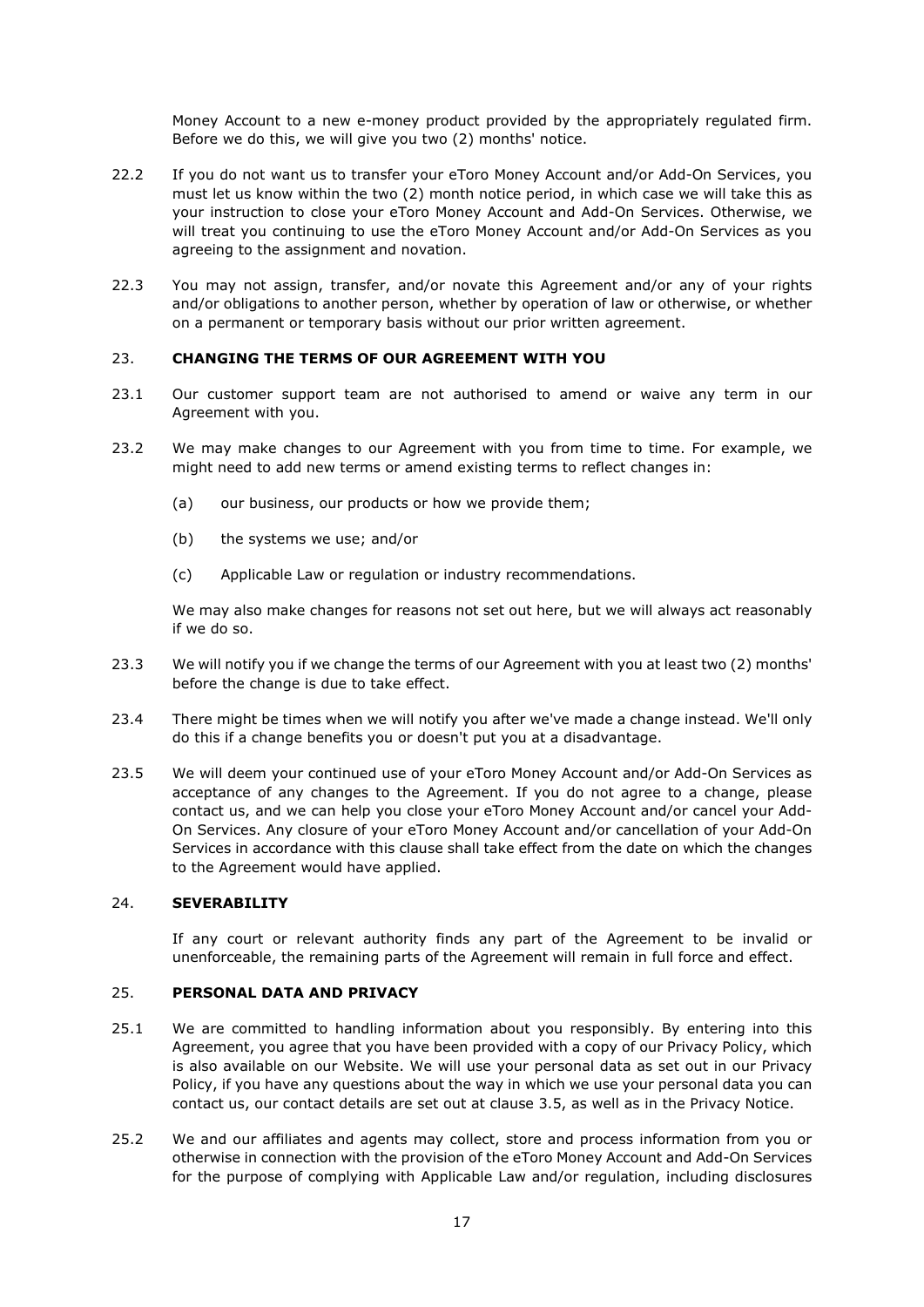to governmental authorities. To comply with our legal or regulatory obligations we may transfer your personal data outside of the European Economic Area (**"EEA"**). For further information about transfers of your personal data outside of the EEA, please see our Privacy Policy.

- 25.3 You confirm that by entering into these Terms, you give consent to us or a third party acting on our behalf to verify any information provided.
- 25.4 You can tell us if you don't want to receive any marketing materials from us by contacting us. Our contact details are set out at clause [3.5.](#page-4-2) However, where you also utilise services provided by other eToro Group entities, by unsubscribing / opting-out of receiving marketing from us in relation to your eToro Money Account and Add-On Services, you will also be unsubscribing / opting-out of receiving marketing from other eToro group entities in relation to the services which those eToro group entities provide to you.

### <span id="page-17-0"></span>26. **OUR INTELLECTUAL PROPERTY**

- 26.1 All content included in or made available through the eToro Money Account and Add-On Services, including but not limited to all copyright, trademarks, patents, service marks, domain names, trade names, rights in designs, software code, icons, logos, characters, layouts, rights in know-how, trade secrets, buttons, colour scheme, graphics and other intellectual property rights (**"IP"**) is our property or the property of an eToro Group entity, its affiliates or its licensors and is protected by local and international intellectual property laws and treaties.
- 26.2 Subject to the terms of this Agreement, we have given you a limited licence to install and use the eToro Money Account and Add-On Services, solely for your personal use and benefit in accordance with the terms of this Agreement.
- 26.3 You also must not, modify, copy, display, distribute or commercially exploit any IP or materials, remove any proprietary notices from any IP, reverse-engineer any of our products (that is, reproduce them after a detailed examination of their construction or composition), attempt to disable, bypass, modify, defeat, or otherwise circumvent any protection system applied to or used as part of the eToro Money Account and Add-On Services.

### <span id="page-17-1"></span>27. **COMPLAINTS**

- 27.1 If you are unhappy in any way with your eToro Money Account and/or Add-On Services, or the way it is provided, please contact us. Our contact details are set out at clause [3.5.](#page-4-2)
- 27.2 We will acknowledge receipt of complaints within 24 hours, by email. Any complaints you have will be dealt with quickly and fairly.
- 27.3 If you are not happy with how we've handled your complaint, you can also submit your complaint to the Office of the Arbiter for Financial Services once you've received our 'final response' to your complaint. The Office of the Arbiter for Financial Services is an independent organisation that helps to resolve complaints. You can contact them:
	- (a) By post: Office of the Arbiter for Financial Services, 1st Floor St Calcedonius Square, Floriana FRN 1530, Malta
	- (b) By phone: 80072366 (or (+356) 21249245 from abroad)
	- (c) By email: [complaint.info@financialarbiter.org.mt](mailto:complaint.info@financialarbiter.org.mt)
	- (d) Online: http://financialarbiter.org.mt/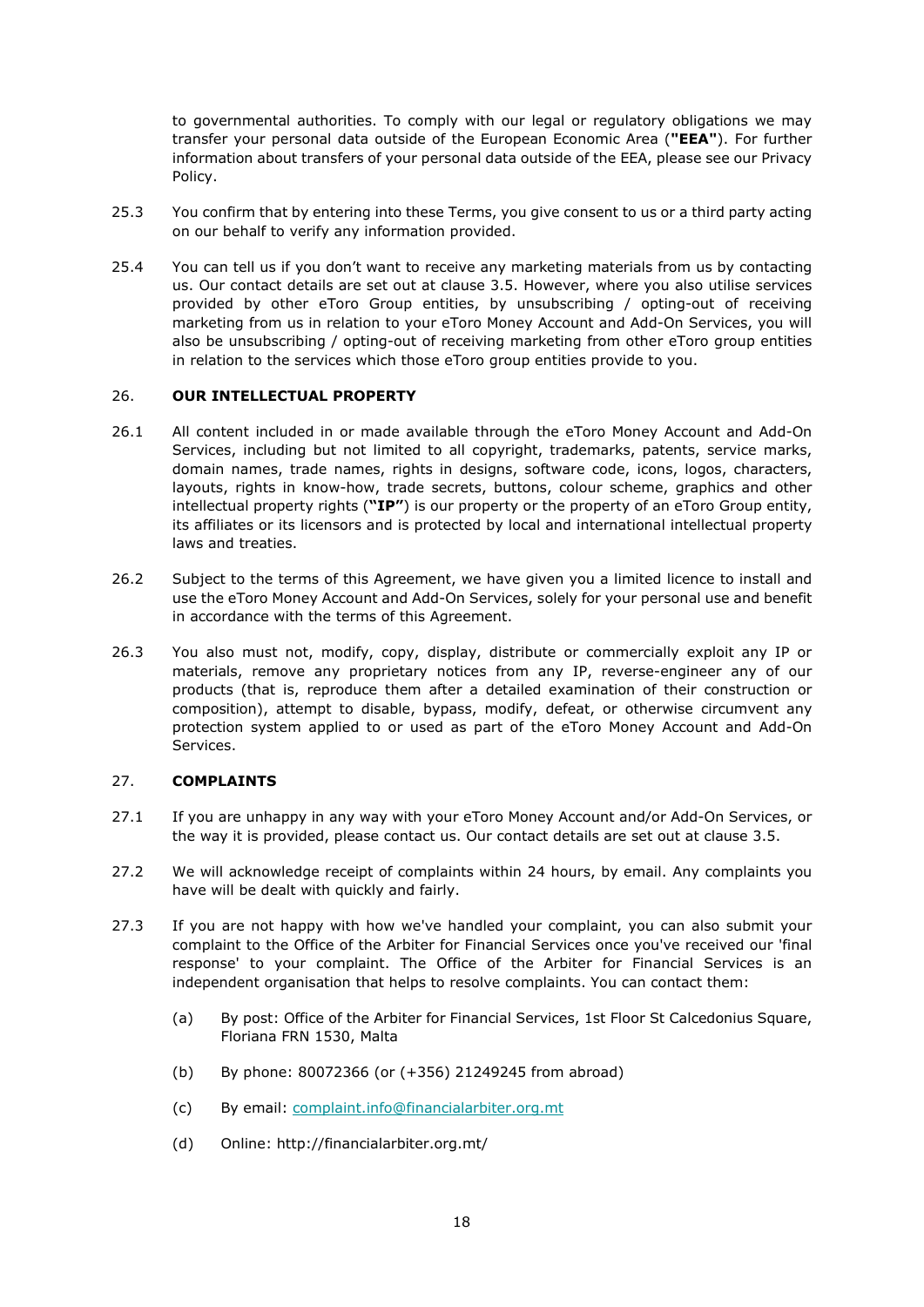27.4 More information on how we handle complaints are available in our Complaints Handling Policy on our Website.

## <span id="page-18-0"></span>28. **RIGHTS OF THIRD PARTIES**

A third party, not being a successor in title of either of the parties, will not be able to benefit from or enforce a term of this Agreement.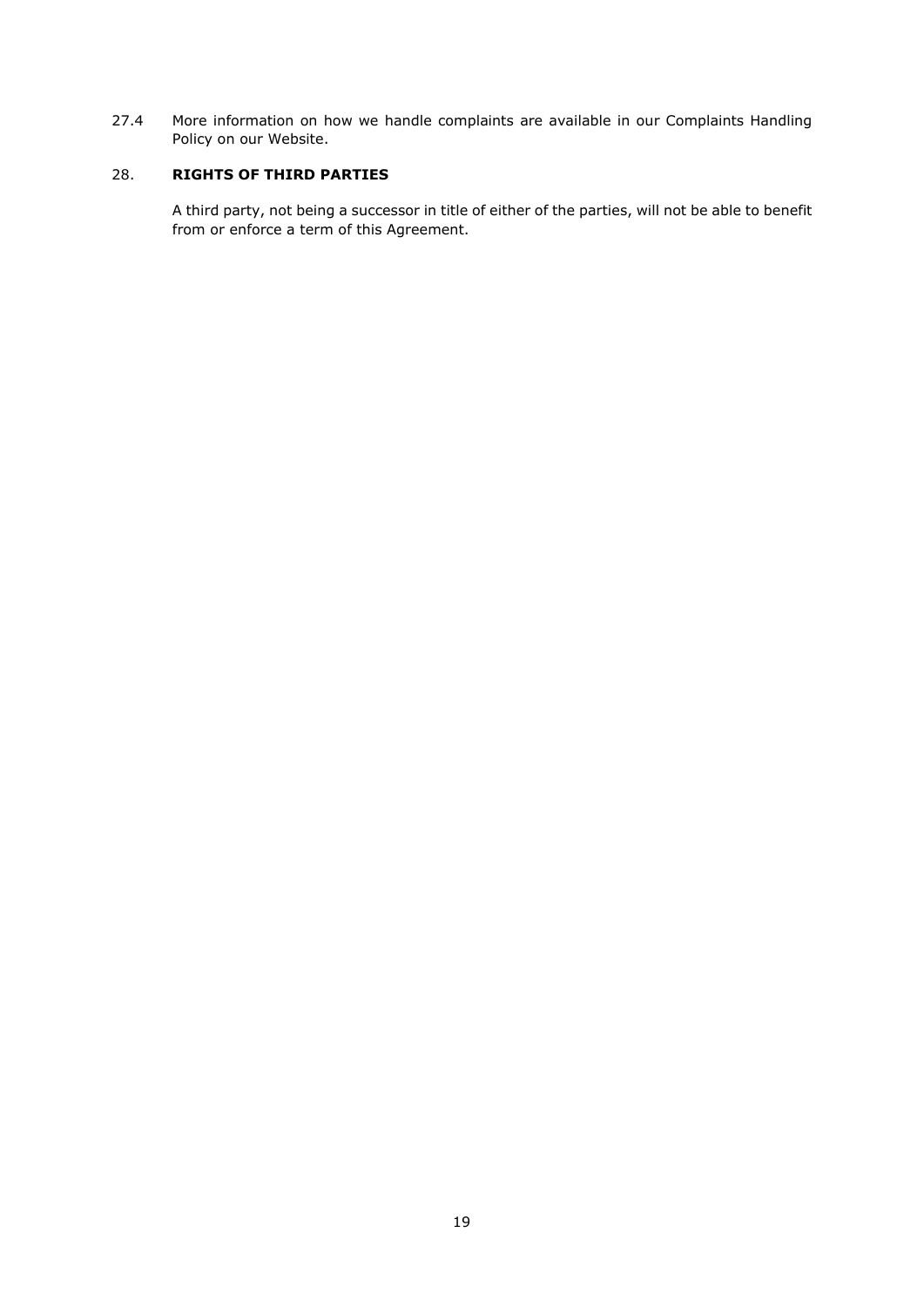## <span id="page-19-0"></span>29. **GOVERNING LAW AND JURISDICTION**

Maltese laws applies to our Agreement with you. The Maltese Courts will have non-exclusive jurisdiction to deal with any dispute or claim which arises out of or in connection with this Agreement.

### <span id="page-19-1"></span>30. **DEFINITIONS AND INTERPRETATION**

30.1 In this Agreement, the following words and phrases have the following meanings:

**"Add-On Service"** has the meaning given to it in clause [2.1\(b\);](#page-2-3)

**"Agreement"** or the **"Terms"** has the meaning given to it in clause [1.1;](#page-1-1)

**"Applicable Law"** means all applicable law and regulation, including (but not limited to), the MFSA rules, articles, by-laws, rules, regulations, policies, procedures, and any other applicable regulatory, self-regulatory or governmental authority requirements, or guidance issued in relation to the services being offered by us;

**"Base Currency"** means the currency you have selected for your Account to be in, and is either Euros, the national currency of your country of residency (for European Economic Area countries where this is supported and as detailed on our Website) or another currency permitted by us from time to time;

**"Business Day"** means a day on which eToro Money is open for business as required for the execution of a payment transaction specifically between 9.00 am and 5.00 pm Central European Time, Monday to Friday excluding Maltese Public Holidays;

**"Direct Debit"** is where you permit someone else (the recipient, for example a Supplier) to instruct us to transfer money from your Account to that recipient. We will then transfer money to the recipient on a date or dates agreed by you and the recipient. The payment amounts may vary;

**"eToro", we"**, **"us"** has the meaning given to it in clause [1.1;](#page-1-1)

**"eToro Money Account"** or **"Account"** means your eToro Money virtual account(s) which stores electronic money;

**"eToro Money App"** or **"App"** means the mobile or web-based application we make available to you through which you can use, manage and monitor your eToro Money Account & Card;

**"eToro Money Card"** or **"Card"** means your eToro Money contactless e-money debit card(s) (including any replacement Card) which is connected to your eToro Money Account and which may be in the form of a physical card, a Digital Card or virtual Card issued by eToro;

**"Digital Card"** means a digital version of a Card stored on your device/s.

**"refusing a payment due to a lack of funds"** is where we (the account provider) refuses a payment from your Account because there is not enough money in it to cover what you're paying for and any applicable fees;

**"sending money within the EEA"** is where we transfer money, on your instruction, from your Account to another account in Euros;

**"standing order"** is where we make regular transfers, on your instruction, of a fixed amount of money from your Account to another account; and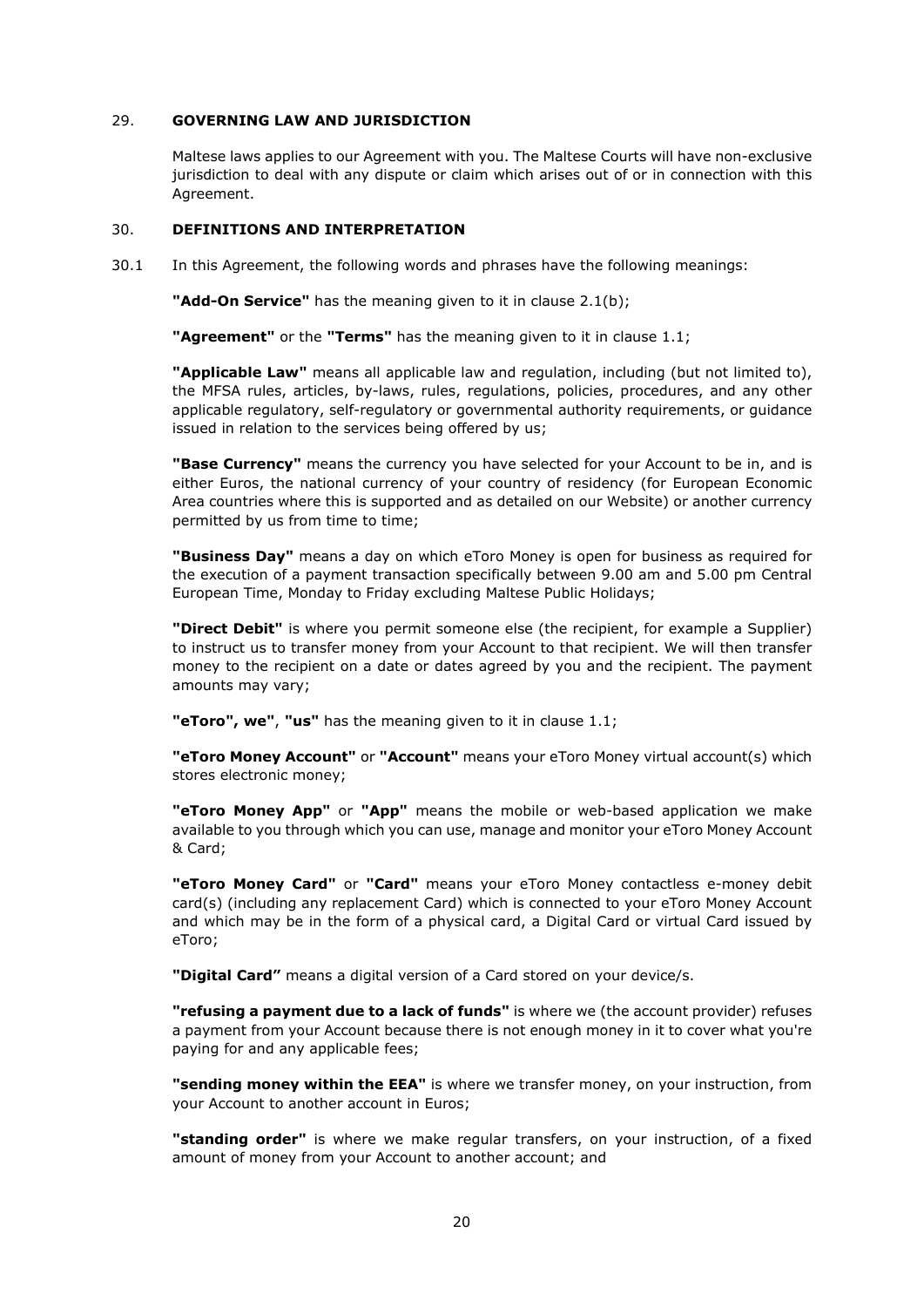**"Supplier"** means a retailer, merchant or other supplier of goods and/or services which accepts payment by means of a card, card number, PIN or card and signature;

**"TPP"** has the meaning given to it in clause [7.1.](#page-7-2)

- 30.2 The following rules also apply in interpreting the Agreement between you and us, except where the context makes it clear that a rule is not intended to apply:
	- (a) a singular word includes the plural, and vice versa;
	- (b) a word which suggests one gender includes the other genders;
	- (c) if a word or phrase is defined, any other grammatical form of that word or phrase has a corresponding meaning;
	- (d) if an example is given of anything (including a right, obligation or concept), such as by saying it includes something else, the example does not limit the scope of that thing; and
	- (e) all references to time (a.m. / p.m.) shall be interpreted as references to Central European Time.
- 30.3 "**Virtual Card**" means a form of Card used for completing electronic commerce transactions and for which no Physical Card is required.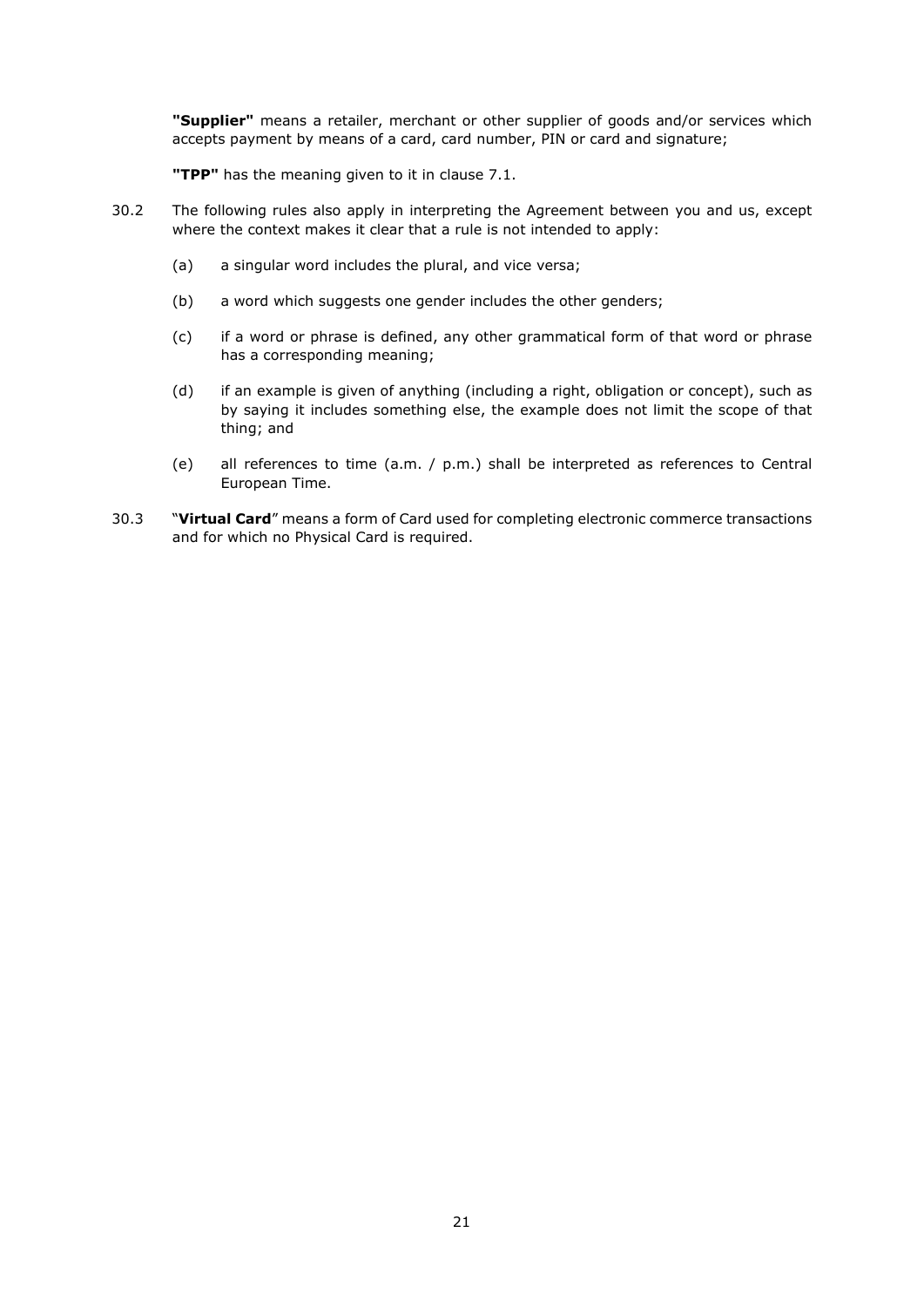## <span id="page-21-0"></span>**SCHEDULE 1 – ETORO MONEY CARD**

### 1. **Introduction**

- 1.1 This Schedule 1 sets out the additional terms that will apply to you if you have an eToro Money Card. . We reserve the right to determine, in our sole discretion, the type of Card which we can/will issue you (i.e. Physical Card, Virtual Card and/or Digital Card). This Schedule 1 applies regardless of how you access our services, even if specific reference is made to the service being accessed through a particular means.
- 1.2 Except as otherwise stated in these terms, you have the same rights and responsibilities under this Agreement whether the Card you use is in the form of a physical card, a Digital Card or a Virtual Card.
- 1.3 If a term of this Schedule 1 conflicts with or differs from a term in the body of the Agreement, this Schedule 1 will apply.
- 1.4 Capitalised words in this Schedule 1 will have the same meaning which are given to those word in the body of the Agreement.
- 1.5 In this Schedule 1 the following words and phrases have the following meanings:

**"Card payment in a Foreign Currency"** is where you use your Card to make a payment in a Foreign Currency. This can be in a shop, online or over the phone;

**"Card payment in Euros"** is where you use your Card to make a payment in Euros. This can be in a shop, online or over the phone;

**"cash withdrawal in a Foreign Currency outside the EEA"** is where you take cash out of your Account in a Foreign Currency at an ATM cash machine outside the EEA;

**"cash withdrawals in Euros in the EEA"** is where you take cash out of your Account in Euros at an ATM cash machine in the EEA;

**"Continuous Payment Authority"** is an authorisation given by you, for a recipient to take payments out of your Account using your Card details. Payments can vary in frequency and amount; and

**"Foreign Currency"** means any currency that is not your Base Currency.

## 2. **Your eToro Money Card**

- 2.1 Your eToro Money Card is connected to your eToro Money Account, and you can use your Card (either directly or through the use of any available technologies) to make contactless payments, payments in a shop, online, or over the phone (as applicable). Your card is a contactless, debit card and not a credit card.
- 2.2 We are under no obligation to provide you with a physical receipt in connection with any transaction concluded by means of the eToro Money Card. However, once a payment instruction has been accepted and/or a payment transaction has been successfully executed, you will be able to view the full transaction details in the App.
- 2.3 Issuance of a physical Card, Digital Card and/or a Virtual Card is subject to you meeting the applicable eligibility criteria and the availability of any such forms. If you have and use a physical Card, Digital Card and/or Virtual Card at the same time, all forms of your Card will allow you to access the funds available in your eToro Money Account. The functionalities of a physical Card, Digital Card and/or Virtual Card may differ. You must consult the information provided in section 4 of this Schedule 1 to the Agreement for further information on the payment out methods available for each Card.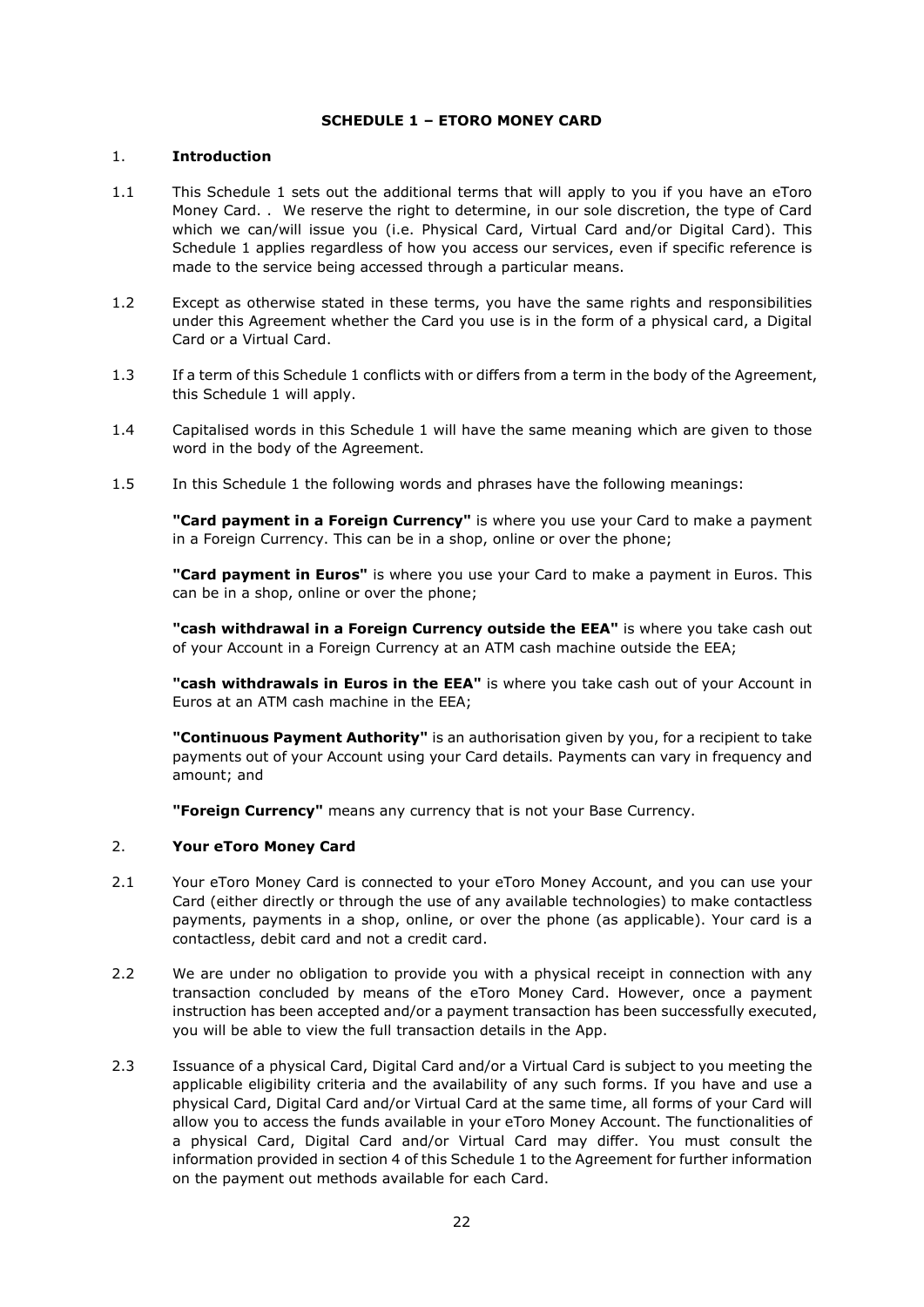## 3. **Payments in**

You will not be able to use your eToro Money Card to make payments into your eToro Money Account.

### 4. **Payments out**

- 4.1 When you use your eToro Money Card to make outgoing payments, we will deduct the value of the payment from the e-money balance in your Account without delay. We may also deduct any applicable fees.
- 4.2 We will not be responsible for the outgoing payment once the funds have reached the receipting or the recipient's payment service provider.
- 4.3 In most circumstances, you will not be able to make outgoing payments if there are insufficient funds (your funds are comprised of your available balance deducting any pending debits and credits in your Account) to cover the outgoing payment. However, if the amount of the outgoing payment is unknown at the time that you instruct us to execute the payment, for example where you use your card at a fuel station, or any other offline payments, we will execute the outgoing payment even if you do not have sufficient funds. This may cause you to have a negative balance in your Account. Please refer to clause [8](#page-7-1) of this Agreement for your responsibilities and our rights, in the event that your Account has a negative balance.
- 4.4 The Card payment methods out which we accept and any associated fees (if applicable) are available on our Website. We may offer different Card payment methods depending on your Base Currency. If your Base Currency is Euros we support the following Card payment out methods:

| PAYMENT OUT METHODS AVAILABLE<br><b>TO ETORO MONEY CARD HOLDERS</b>                                                                                                                               | <b>AVAILABILITY</b>                                                                                                                                                                                                                                                                         |
|---------------------------------------------------------------------------------------------------------------------------------------------------------------------------------------------------|---------------------------------------------------------------------------------------------------------------------------------------------------------------------------------------------------------------------------------------------------------------------------------------------|
| Cash withdrawals in the Base Currency in<br>the EEA (for example via an ATM)                                                                                                                      | Yes. Currently not supported by Virtual Cards.                                                                                                                                                                                                                                              |
| Cash withdrawals in a Foreign Currency in<br>the FFA                                                                                                                                              | Yes.<br>This is available at ATMs which allow you to<br>withdraw Foreign Currency (e.g. ATMs at EEA airports).<br>You may be charged a currency exchange fee by the ATM<br>in addition to any fees charged by us as set out in this<br>Agreement. Currently not supported by Virtual Cards. |
| Cash withdrawals in a Foreign Currency<br>outside the EEA (for example via an ATM)                                                                                                                | Yes. Currently not supported by Virtual Cards.                                                                                                                                                                                                                                              |
| Card payments in the Base Currency                                                                                                                                                                | Yes.                                                                                                                                                                                                                                                                                        |
| Card payments in a Foreign Currency                                                                                                                                                               | Yes.                                                                                                                                                                                                                                                                                        |
| Using your Card for cash transactions in the<br>Base Currency or in a Foreign Currency<br>including, for example, money orders,<br>travellers' cheques, foreign exchange, or<br>bureau de change. | Yes.                                                                                                                                                                                                                                                                                        |
| Recipient initiated transactions such as a<br><b>Continuous Payment Authority</b>                                                                                                                 | Yes.                                                                                                                                                                                                                                                                                        |
| Other methods                                                                                                                                                                                     | We may permit other payment out methods at our sole<br>discretion from time to time using any available                                                                                                                                                                                     |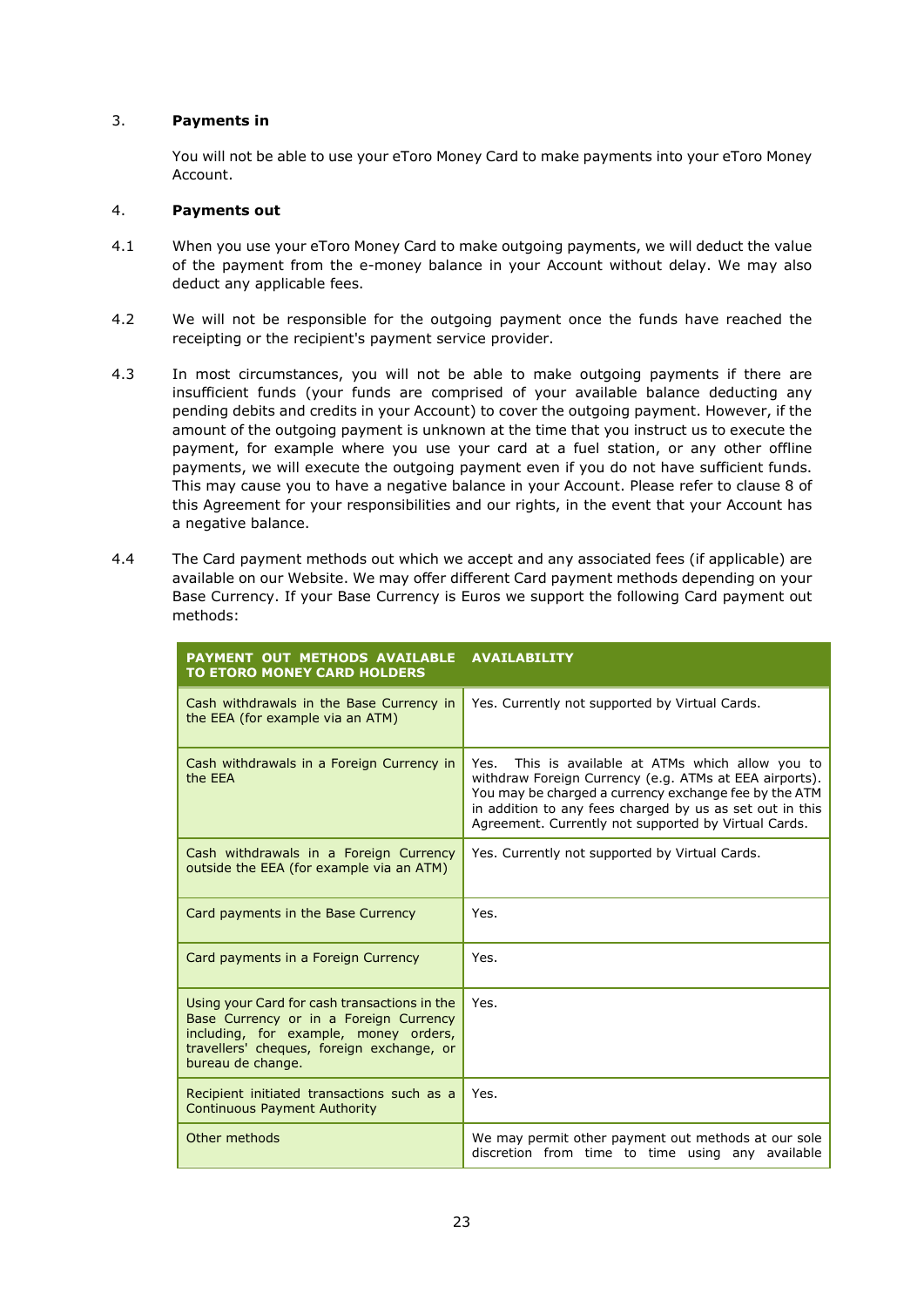|  | technologies. Please also check our Website for accepted<br>methods. |
|--|----------------------------------------------------------------------|
|--|----------------------------------------------------------------------|

### *ATMs and payment terminals*

- 4.5 Where you use the eToro Money Card to make a cash withdrawal from an ATM or other payment terminal, we will deduct the value of the withdrawal from the e-money balance in your Account without delay. You will then receive cash in an equivalent amount, less any applicable fees (which fees shall be deducted from the balance held in your Account) and taking into Account the applicable exchange rate if the withdrawal is in a Foreign Currency.
- 4.6 ATMs or payment terminals may charge their own fees for withdrawing cash and may apply a different exchange rate to the rate applied by us.

### *Currency conversions*

- 4.7 When you make a Card payment in a Foreign Currency, a cash withdrawal in a Foreign Currency (in or outside the EEA) or use your Card for cash transactions in a Foreign Currency, the relevant funds will be converted, at the exchange rate, applicable at the time.
- 4.8 We use a standard or a non-standard exchange rate collected from our wholesale provider, with a percentage mark up on top. The 'mark-up' is effectively our fee for converting the currency for you. The standard exchange rate is the rate used if your payment is made during a Business Day, and the non-standard exchange rate is the rate used if your payment is made outside a Business Day or if there are any scenarios which cause material disruption to the standard exchange rate. The mark ups are available on our Website.
- 4.9 It is your responsibility to remain informed on any limits and fees applied when exchanging currency.

### 5. **Third Party Providers**

You will not be able to allow a TPP to make payments using your Card details on your behalf.

### 6. **Negative balances**

6.1 Clause [8](#page-7-1) of the Agreement also applies in relation to negative balances as a result of your using your eToro Money Card.

# 7. **Authorising payments**

- 7.1 We will treat a Card payment transaction as being authorised by you when you do at least one of the following:
	- (a) enter your PIN;
	- (b) sign a receipt;
	- (c) provide your eToro Money Card details (long card number, expiry date, CVV number);
	- (d) wave or swipe your eToro Money Card (digital or physical) over or near a contactless payment reader;
	- (e) use your eToro Money Card and PIN to withdraw cash from a payment terminal (such as an ATM);
	- (f) Use your Digital Card through the use of digital wallets provided to you by third party service providers and authorized by you.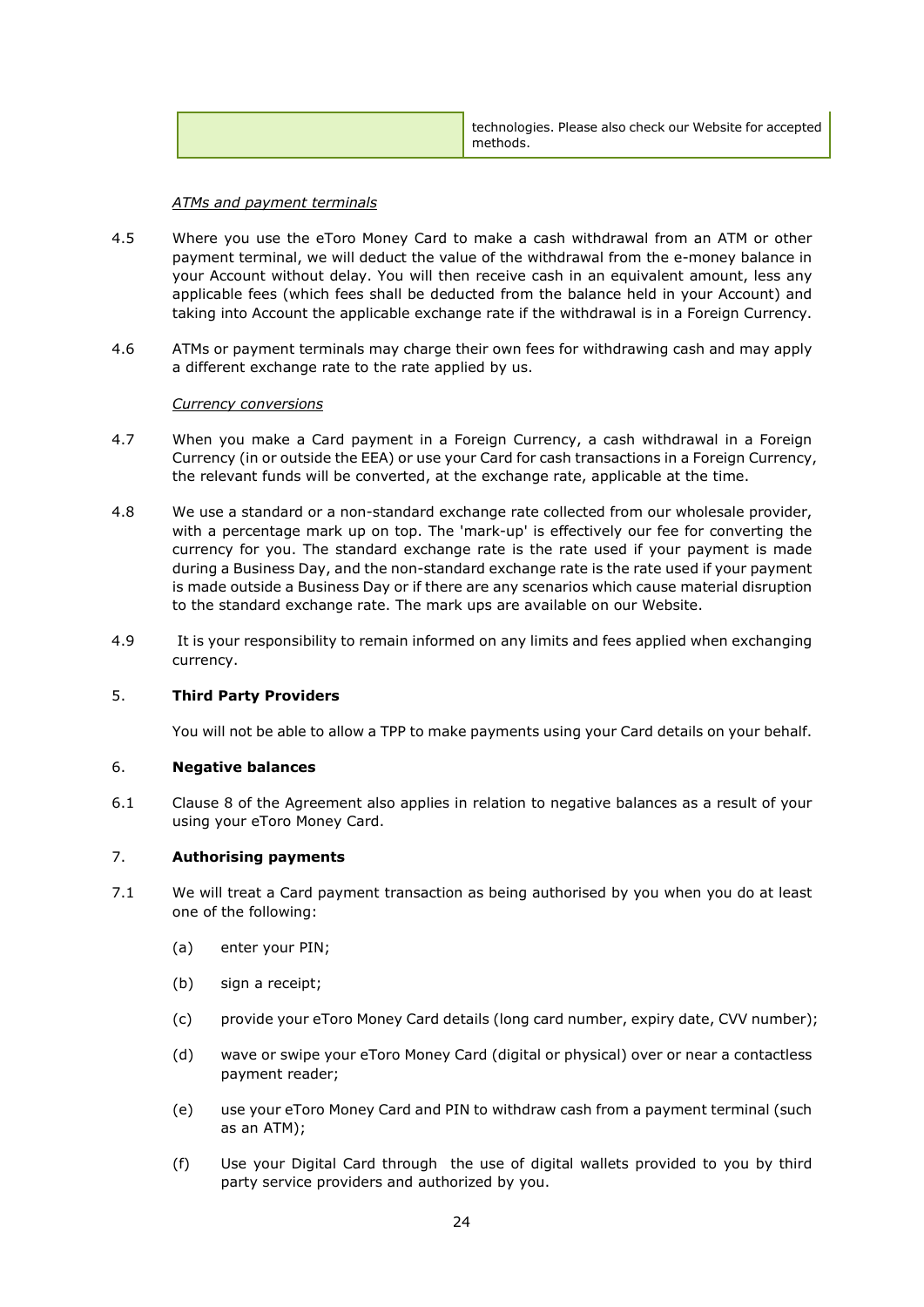- 7.2 If you provide an instruction for a payment transaction more than once, we may assume that the instruction was not provided in error or by accident and may execute the transaction in accordance with the instructions.
- 7.3 A payment transaction instruction must contain all required information. Ambiguous or incomplete instructions may raise queries, which may lead to delays. We may at our discretion decline to process instructions if they are not clear, if they are not properly given or if we consider it inappropriate to process the transaction.

## 8. **Cancelling payments**

8.1 A payment transaction cannot be cancelled once it has been received by us, unless otherwise stated in these Terms.

### *Continuous Payment Authority*

8.2 You can cancel a Continuous Payment Authority which you have authorised to be paid in the future. In this case, please contact us by 3.00 pm one (1) Business Day before payment is due and ask us to cancel the payment.

### 9. **Fees and limits**

- 9.1 The fees which may apply to your Card, and to the related services which are the subject of this Schedule 1, will be available on our Website.
- 9.2 There may be limits on the volume and value of payments when using your eToro Money Card, contactless payment limits, and ATM withdrawal limits. The limits which apply to the use of your eToro Money Card are available on our Website.
- 9.3 It is your responsibility to manage any limits applicable to your Card.
- 9.4 If any transaction (which also includes fees applicable to the transaction) takes you over the limits which apply to your Card, the transaction will be declined.

### 10. **Payment processing times**

- 10.1 Clause 12 of the Agreement also applies in relation to Card payments and references to Account should be read as references to your Card.
- 10.2 Where a currency conversion is required, this may increase the time that it takes for the money to reach your Account (for payments in), or to reach the recipient's account (for payments out).

### 11. **What you can do to keep your eToro Money Card details secure**

- 11.1 You must take all reasonable steps to keep your eToro Money Card safe. This means that:
	- (a) you must sign your eToro Money Card as soon as you receive it;
	- (b) you must not share your eToro Money Card PIN with anyone; and
	- (c) you must not let anyone else use your eToro Money Card;
- 11.2 If you think your eToro Money Card is lost or stolen or someone knows your Card PIN and/or Card details, you must:
	- (a) immediately freeze your eToro Money Card using the App (if you find your Card after you've frozen it but before you've notified us, simply unfreeze it again via the App)]; and/or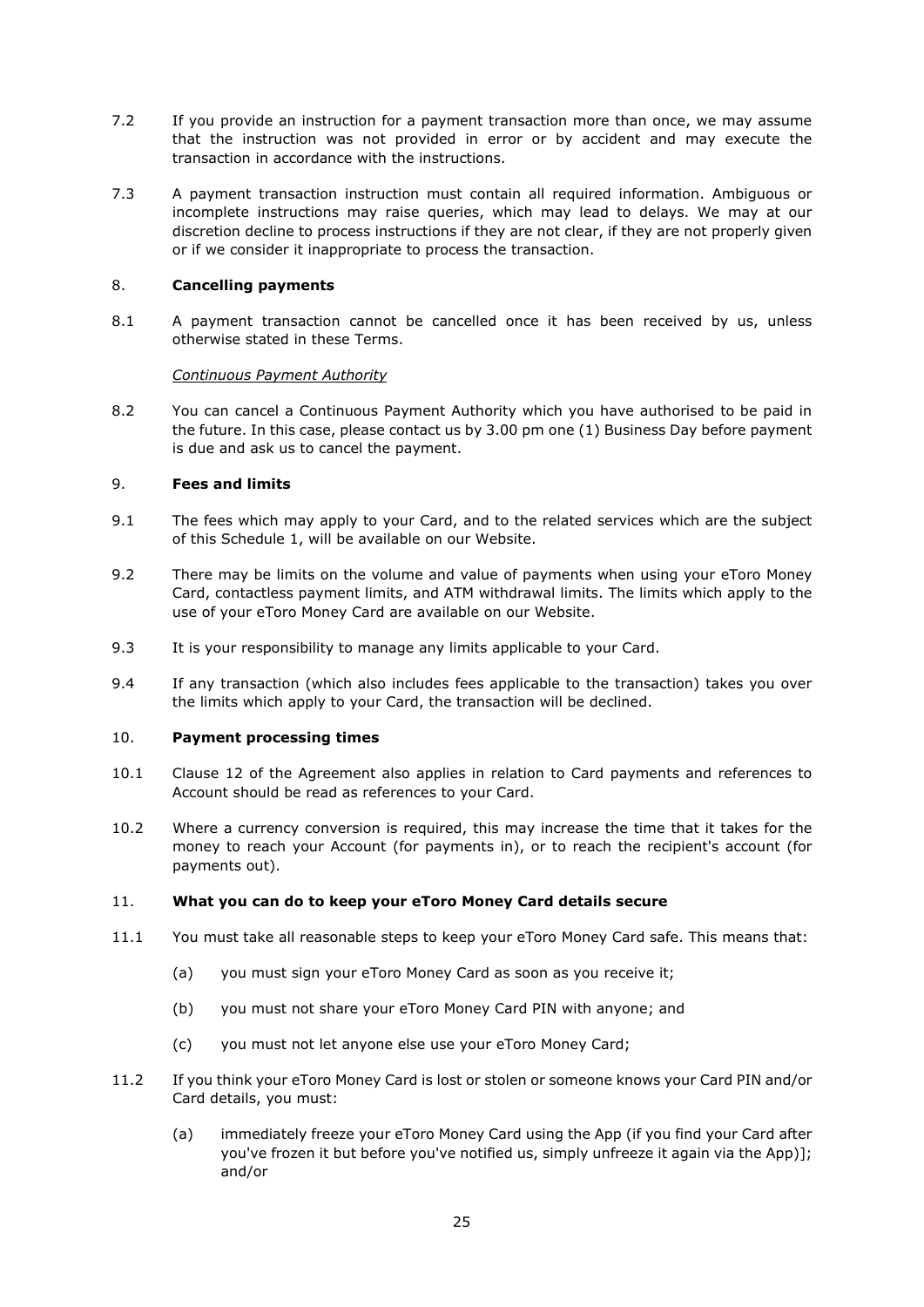(b) contact us as soon as possible. Our contact details are set out at clause 3.5 of the Agreement.

### <span id="page-25-0"></span>12. **Cancelling your eToro Money Card**

- 12.1 You can cancel a specific eToro Money Card at any time by contacting us.
- 12.2 We can immediately cancel a specific eToro Money Card if:
	- (a) we close the eToro Money Account associated with your eToro Money Card as detailed in clause 14 of the Agreement;
	- (b) we suspect your eToro Money Card is being used in an unauthorised, fraudulent, or illegal manner;
	- (c) if we suspect that your eToro Money Card is being used in connection with, or is about to be used in connection with, any transaction or activity which may be illegal, fraudulent, or prohibited under the Acceptable Use Policy;
	- (d) if we suspect that you are in breach of the Acceptable Use Policy;
	- (e) we have reasonable grounds to believe that you are in breach of this Agreement; or
	- (f) we need to do so to comply with Applicable Law.

If we do this, we will tell you as soon as we can, unless we are prohibited from doing so under Applicable Law.

- 12.3 We will take the following steps in respect of the specific Card which is being cancelled:
	- (a) block and/or cancel your eToro Money Card(s) so that they cannot be used; and
	- (b) cancel all recurring payments (e.g. Continuous Payment Authorities) which have been set up for your Card.

### 13. **Blocking access**

- 13.1 We may block access to your eToro Money Card for security reasons and/or if we are concerned that your Card is being used in an unauthorised or fraudulent manner.
- 13.2 If we do this, we will tell you as soon as we can, unless we are prohibited from doing so by Applicable Law.
- 13.3 We will unblock access to your eToro Money Card or replace it with a new Card once the reasons for blocking no longer exist.

### 14. **Stopping or refusing payments**

Clause 16 of the Agreement also applies in relation to Card payments and references to Account should be read as references to your Card.

### 15. **Refunding you when something has gone wrong**

Clause 17 of the Agreement also applies in relation to Card payments and references to Account in clauses 17.1, 17.4, and 17.5 should be read as references to your Card.

## 16. **Set off rights**

Clause 18 of the Agreement also applies in relation to Card payments.